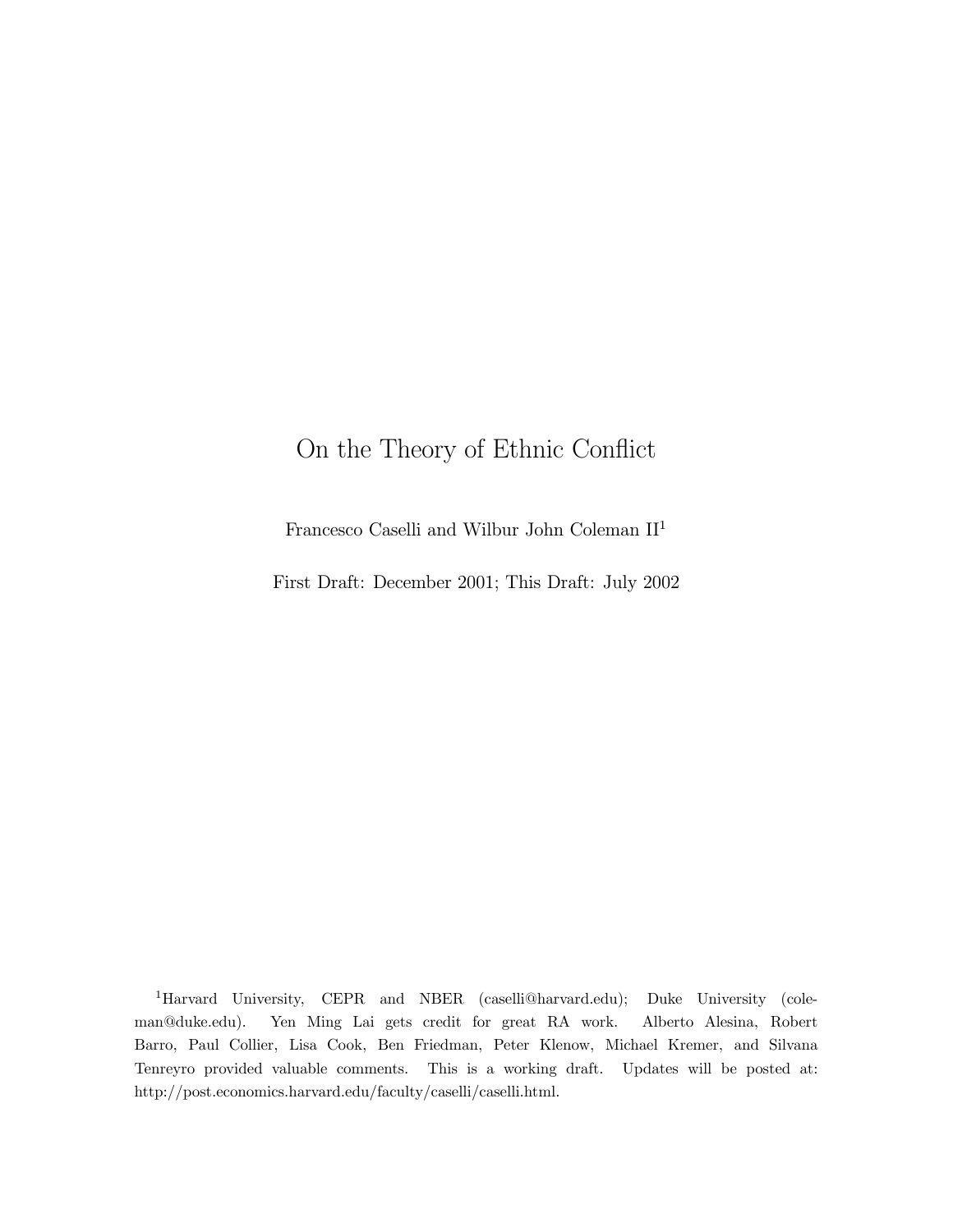### Abstract

We present a simple theory of ethnic conflict. Coalitions formed along ethnic lines compete for the economy's resources. Te role of ethnicity is to enforce coalition membership: in ethnically homogeneous societies members of the losing coalition can defect to the winners at low cost, and this rules out conflict as an equilibrium outcome. We derive a number of testable implications of the model and present some very preliminary empirical results.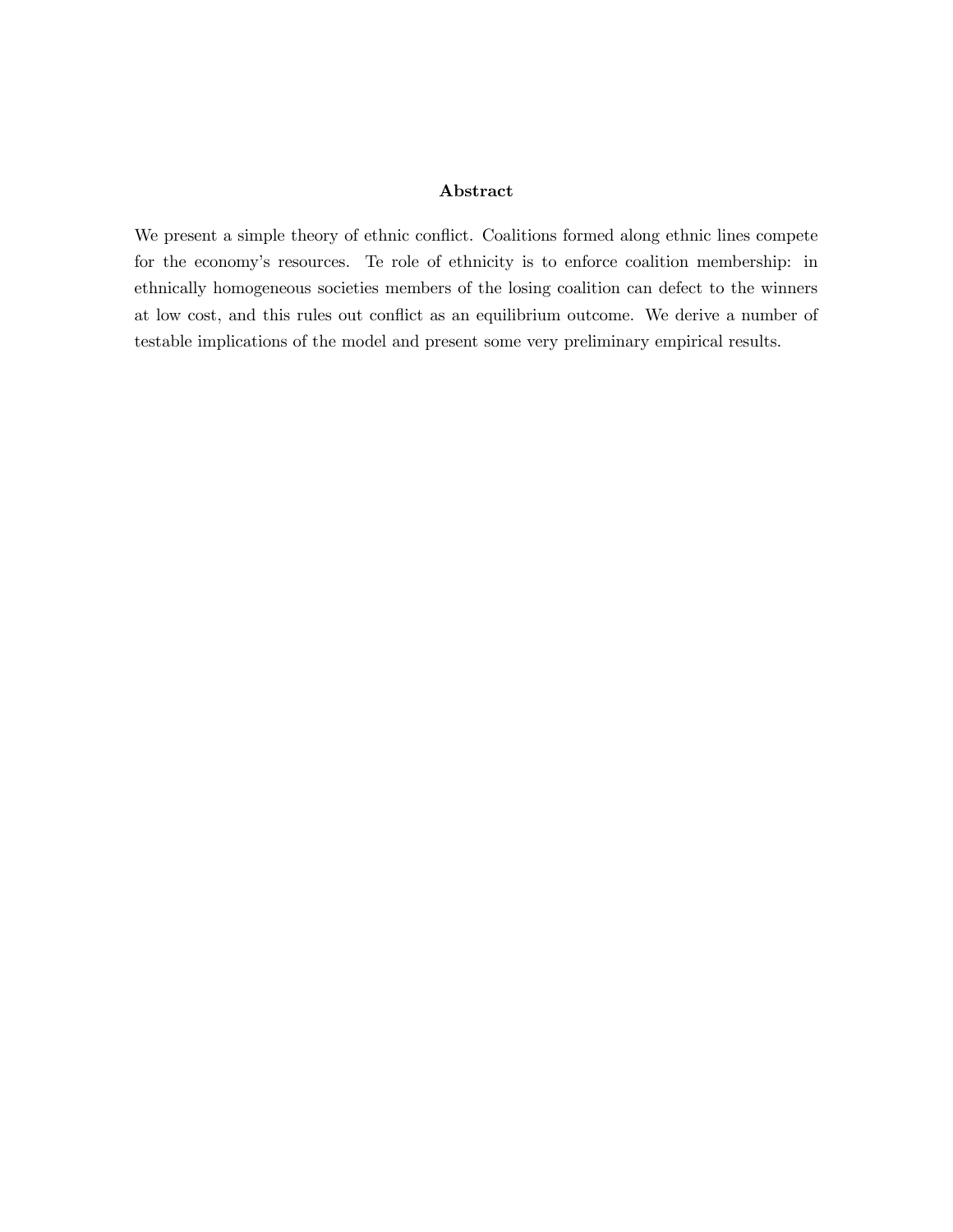### 1 Introduction

In many countries ethnic identity has profound consequences for its the bearer's physical safety, political status, and economic prospects. Violent confrontation along ethnic lines is the most apparent form of ethnic conflict, and currently claims lives in such diverse places as the Balkans, Rwanda, Burundi, Sudan, Indonesia, the Middle East, Afghanistan, Northern Ireland, and several other countries. Less news-making, but even more widespread, is nonviolent ethnic conflict, whereby ethnic cleavages form the basis for political competition and/or economic exploitation. In Kenya, Zimbabwe, Nigeria, India, Belgium and countless other countries rent seeking on behalf of one's ethnic group crowds out productive activities, and the constant threat of violence discourages investments in human and physical capital. Indeed, even conflicts that are mostly nonviolent often erupt in occasional bouts of open fighting or massacres. Elsewhere the rent seeking from a dominant group takes the extreme form of exploitation and discrimination: it is the case of Algeria, Malaysia, Several Latin American countries with indigenous populations, the Baltic countries, and, some would say, the USA.

This paper explores a simple explanation for the prevalence of ethnic conflict, namely, that ethnicity allows groups fighting over resources to enforce membership in the respective coalitions. Without the distinguishing marks of ethnicity, these coalitions would be porous and subject to infiltration.

We think of conflict as a conflict over a country's riches. The potential for such conflicts is present in virtually every society, as every society has some assets that could be appropriated by a coalition intent on excluding non-members from the consumption flow that derives from these assets. However, in ethnically homogeneous societies it is relatively difficult to prevent members of the losing coalition from defecting, and join ex-post the winning side. This makes conflict *ex-ante* sub-optimal, so ethnically homogeneous societies will be less prone to this type of rent-seeking conflict. On the other hand, if the population is ethnically heterogeneous, and hence easily distinguishable, the cost of defection may be extremely high. If ethnic diversity makes the winning coalition less susceptible to ex-post infiltration by members of the losing one, then it can be  $ex$ -ante optimal for the stronger group to initiate a conflict.

One key implication of this idea is that not all ethnic distinctions are equally effective ways of enforcing coalition membership. At one extreme, ethnic cleavages based on differences in skin color and other physical characteristics should be almost perfectly defection proof, as such physical differences offer very low-cost devices to detect infiltrators. Differences in religion or in language are not as effective, as potential defectors can assimilate through conversion or by learning the language. However, these forms of assimilation can be quite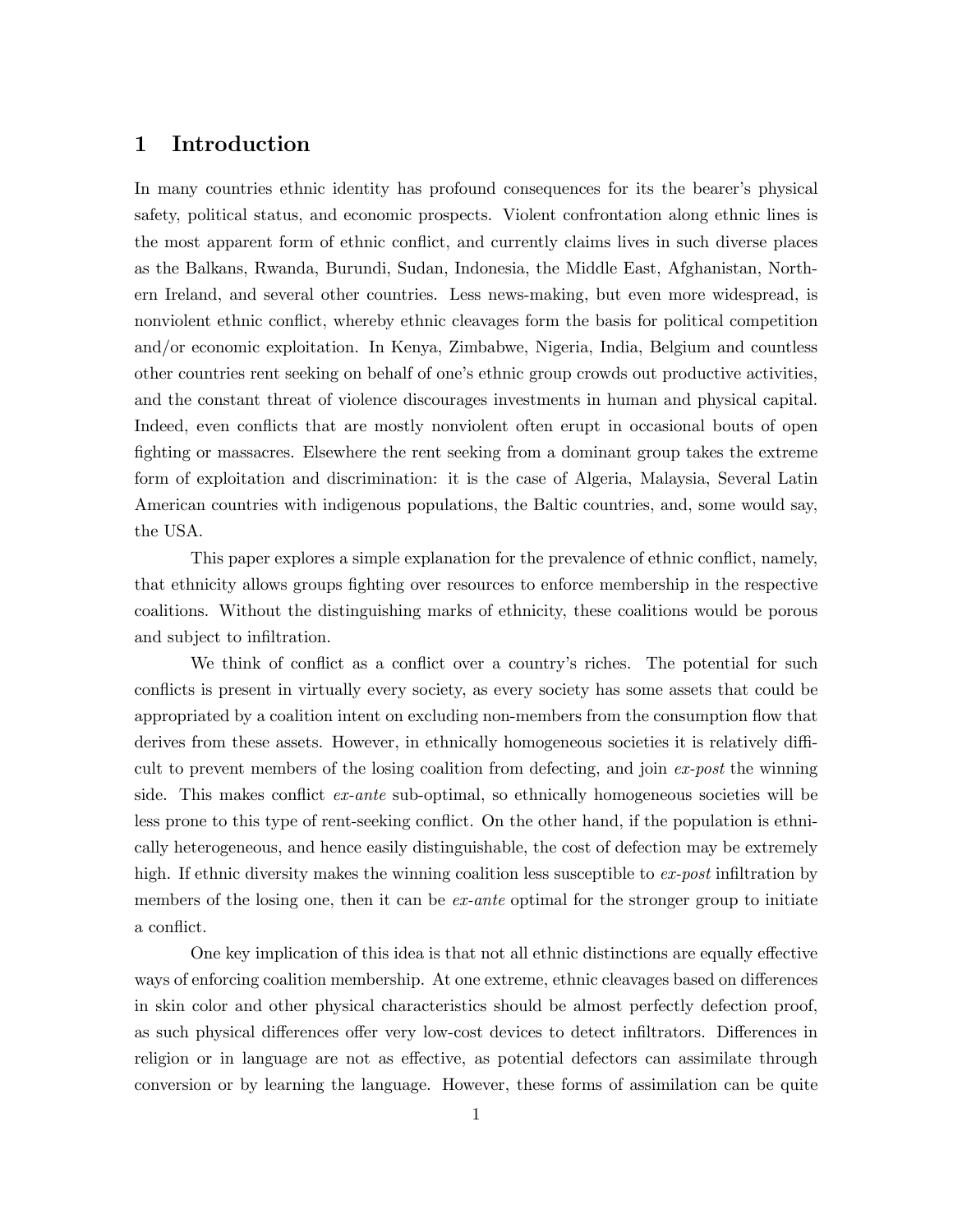costly, whether psychologically or in terms of learning costs, or may work only imperfectly, as in the case of conversion from religions that require circumcision to others that don't, or when it is hard to eliminate the mother tongue's accent. At the other extreme, ethnic cleavages that are only marked by a shared sense of identity or history, unsupported by additional differences of color, religion, language, or other observable characteristics, should give raise to fairly porous coalitions.

The upshot of this discussion is that  $-$  for the purposes of predicting the emergence of ethnic conflict — one key piece of information is the distance among the potential contenders. Virtually all of the empirical work on conflict stresses the relative size of the groups present in a country's territory. As we discuss below, size does play an important role in our theory. Our contribution, however, is to stress that a second dimension, distance, or the cost of assimilating into the dominant group, is also critical. Empirical work on ethnic conflict must complement the data on group sizes — which is plentiful — with data on distance, which is for now almost non-existent.

We develop a simple model with two ethnic groups that captures these ideas, and derive a number of testable implications. As discussed, conflict is more likely when the characteristics that distinguish the ethnicities are more difficult to change.<sup>1</sup> Additionally, ethnic conflict is more likely to occur when the ethnic groups are fairly similar in size, because when one group is small the gains from conflict in terms of reduced claimants to the country's wealth are also small. The relationship between the probability of conflict and the country's appropriable resources is inverted-U shaped: when the prize is small conflict is not worth its costs; when the prize is very large, however, members of the defeated group switch identity in large numbers, in order to gain access to the spoils of conflict. Hence, only for intermediate values of the resource asset conflict can arise. Finally, conflict is more likely for intermediate values of non-expropriable assets, such as human capital. When the losing group is very poor their opportunity cost of switching identity is low, and this deters the strong group from seeking a conflict. When the winning group is very rich it has a lot to lose from conflict, and this also prevents conflict from occurring.

We then discuss the case of multiple ethnicities. With more than two ethnic groups one must study the formation of coalitions of groups, and it is harder to get sharp empirical predictions. However, most of the insights of the two-group model are robust. One difference

<sup>&</sup>lt;sup>1</sup>This is not to say that conflict will *only* arise in societies with distant ethnicities. If the benefits of conflict are large enough, a coalition aiming to exclude the rest of the population may arise even in relatively homogenous societies: this coalition will tolerate a certain amount of leakage and/or will be willing to pay relatively large costs to set up artificial methods to enforce membership (e.g. party affiliation). But in countries were ethnicity offers accurate identity-tracking devices, leakage, and the cost of enforcement, are much lower, so conflict will arise under a broader set of circumstances.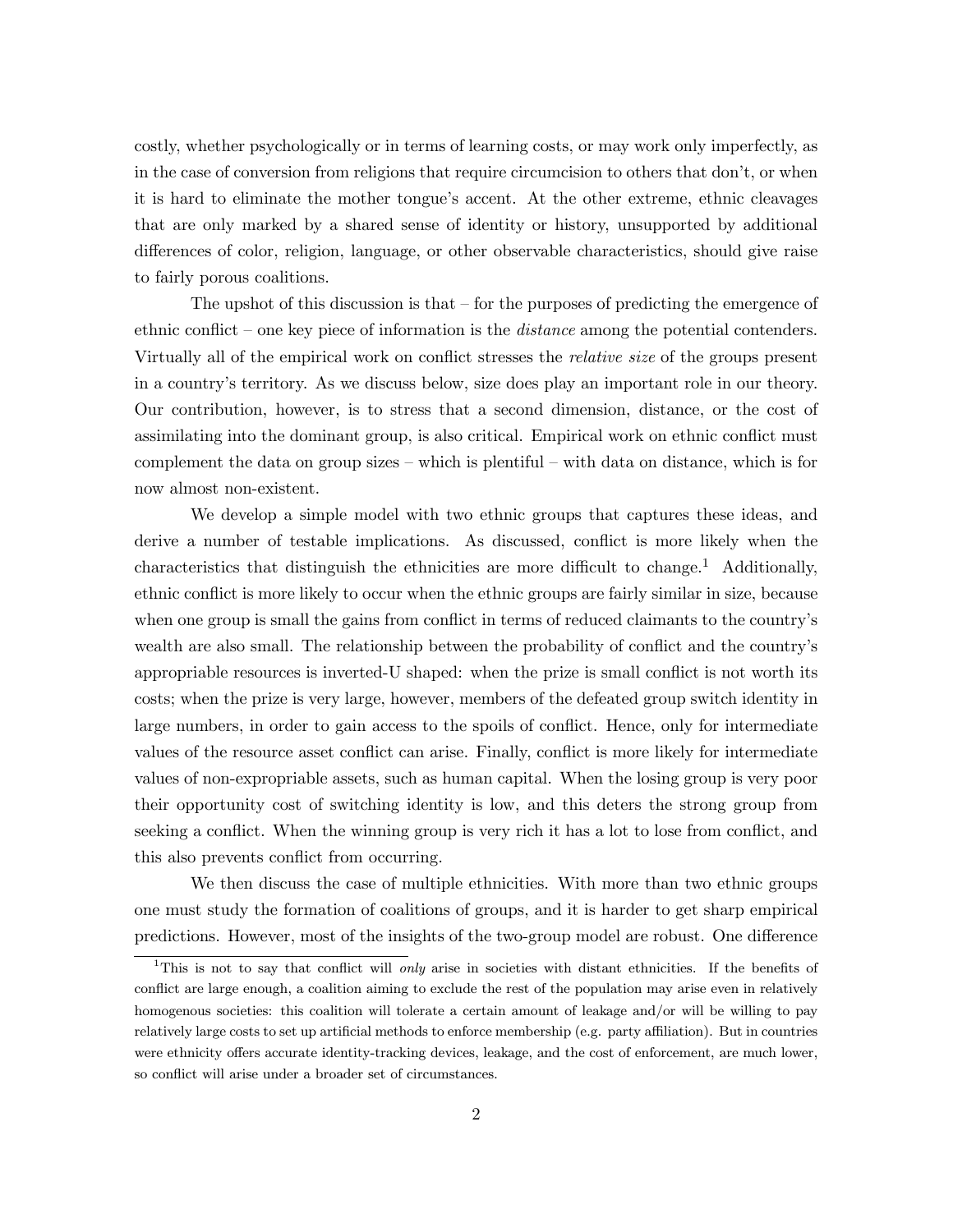is that — while in the two group model conflict is initiated (if at all) by the group that is a net gainer from  $t - in$  the multiple-group case a group that would otherwise prefer peace may be induced to participate in an aggressive coalition in order to preempt the constitution of an alternative aggressive coalition that excludes it.

Collier and Hoeffler (2001) present a battery of empirical results on the causes of ethnic war that are consistent with the predictions of our model. First, a dummy variable that takes value one if the largest ethnic group accounts for between 45 and 90% of the population positively predicts conflict. As the authors point out, this is consistent with the view that an ethnic group will try to assert its dominance when it is large - and hence strong - but not so large that the fraction of the population excluded from access to the country's resources is too small. They also find that — after controlling for the "dominance" dummy — an index of ethnic and religious fractionalization (roughly speaking, a measure of the probability that two randomly drawn individuals will belong to different ethnic and/or religious groups) negatively predicts conflict. In our model high fractionalization may make it difficult to build a winning coalition all of whose members would benefit from starting a conflict, which is a necessary condition for conflict to occur. Finally, they find that the probability of conflict is inverted-U shaped in the fraction of primary commodities in total exports, which may be a proxy for the resources whose control the conflict is about.<sup>2</sup>

To further explore the consistency of the data with our model we assemble a crosscountry data set on conflict, ethnicity, and natural resources. Currently, we report some preliminary evidence that supports the prediction that conflict is more likely in countries where ethnic-group sizes are fairly similar and appropriable resources (as measured by the share of GDP in mining) are in an intermediate range.

### 2 Relation to the Literature

It is common to classify theories of ethnic conflict into two broad categories: "primordialist" and "instrumentalist." The former category includes theories were ethnicity plays a motivational role, amounting essentially to putting ethnicity in the utility function. This could reflect within group altruism (justifiable, for example, with evolutionary-psychology arguments), and/or with the fact that individuals derive "identity-utility" from their ethnic background. In the latter view ethnic conflict is the response to a perceived threat to one's identity. Instrumentalist theories view ethnicity as affecting the constraints individuals face in the pursuit of their objectives, or in other words put ethnicity in the description of

<sup>&</sup>lt;sup>2</sup>Fearon and Laitin (2001) also find that – after controlling for other country carachteristics – ethnic fractionalization is not a strong predictor of the onset of civil wars. They do not include the size of the largest group.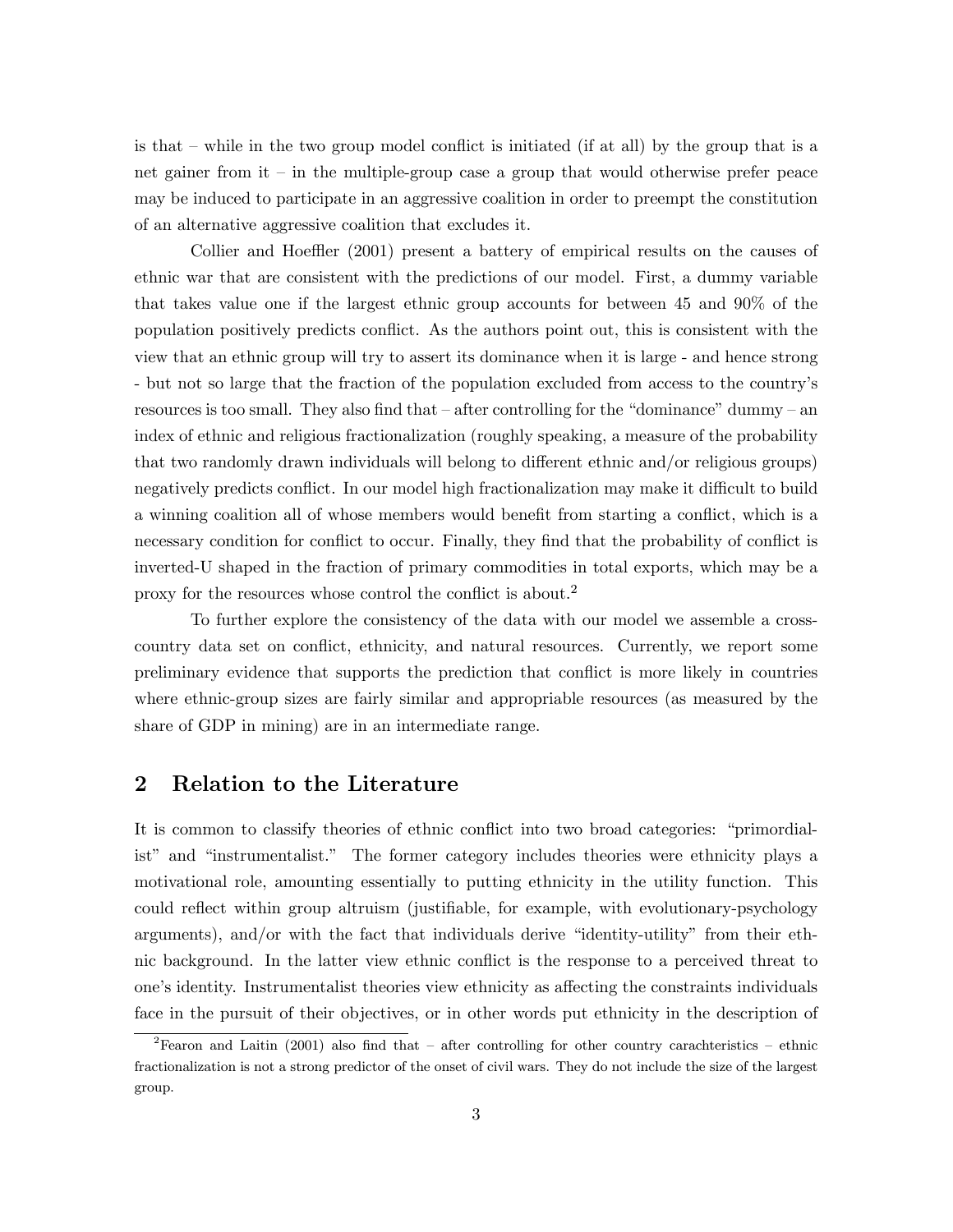the technology.<sup>3</sup> Clearly our paper belongs in this second strand of research. Within this tradition, the closest antecedent is Fearon (1999), who asks why ethnic politics and politics centered around the distribution of "pork" often tend to go together. He conjectures informally that allocating pork according to ethnicity (or other features that are not easily chosen or changed by individuals) is a way of preventing political losers from attempting to enter the winning coalition.

Several social scientists have argued that ethnic identities wax, wane, and shift as historical, political and economic circumstances change (examples: Anderson, 1983, and Horowitz 1985). Accordingly, endogeneity of ethnic groups is a key aspect of our model. Our framework may be said to capture two aspects of the endogeneity of ethnic identity — both of which are emphasized in the field-work literature. First, the salience of ethnicity is endogenous, as people's identity only becomes relevant if other motivating and enabling factors (high rewards from conflict, low opportunity costs) are present. Second, individuals' may choose to change their ethnic identities, through conversion or assimilation, if the incentives to do so outweigh the costs.<sup>4</sup>

The model we present contributes to a small tradition on "greed-motivated" conflict, i.e. conflict motivated by competition over resources. Most of the formal work in this line of research is in a series of papers authored or co-authored by Herschel Grossman:<sup>5</sup> our modelling strategy shares several features of his. The main difference is that we explicitly model the role of ethnicity, and the consequences of its endogeneity for the likelihood of conflict. This leads to distinct empirical predictions. Another difference is that in these models civil conflict tends to be interpreted as "rebellion:" a dominated group stages a (more or less local) rebellion to (re-)claim a stake in the resources the government is monopolizing. In a sense, we ask an upstream question: who is the government and how did it come to monopolize such resources. In our framework the "rebels" are more like victims, in the sense that the conflict arises precisely because of the attempt by the stronger group to exclude the

<sup>&</sup>lt;sup>3</sup>For examples of instrumentalist views of ethnic conflict see Bates (1983), according to whom common language and common culture make it easier for political entrepreneurs to assemble political coalitions; Fearon and Laitin (1996), who envision ethnic groups as information networks, which make it easier for the victims of wrongs to identify and punish the individual perpetrator if the latter comes from the same ethnic group, and may instead lead to collective retaliation if the perpetrator belongs to an other group; and Fearon and Laitin (2000), who stress the elites' wilful provocation of conflict with other groups in order to solve within-group power struggles.

<sup>4</sup>Instrumentalist writers point out that fluctuations in the salience of ethnic identity are difficult to handle for primordialist writers. For example, there are many examples where creating state boundaries betwen seemingly well defined ethnic groups lead to emrgence of new ethnic divisions within the two nwwly separated groups.

 ${}^{5}E.g., Grossman (1991, 1999), Gershenson and Grossman (2000), and Grossman and Mendoza (2001). See$ also Hirshleifer (1995).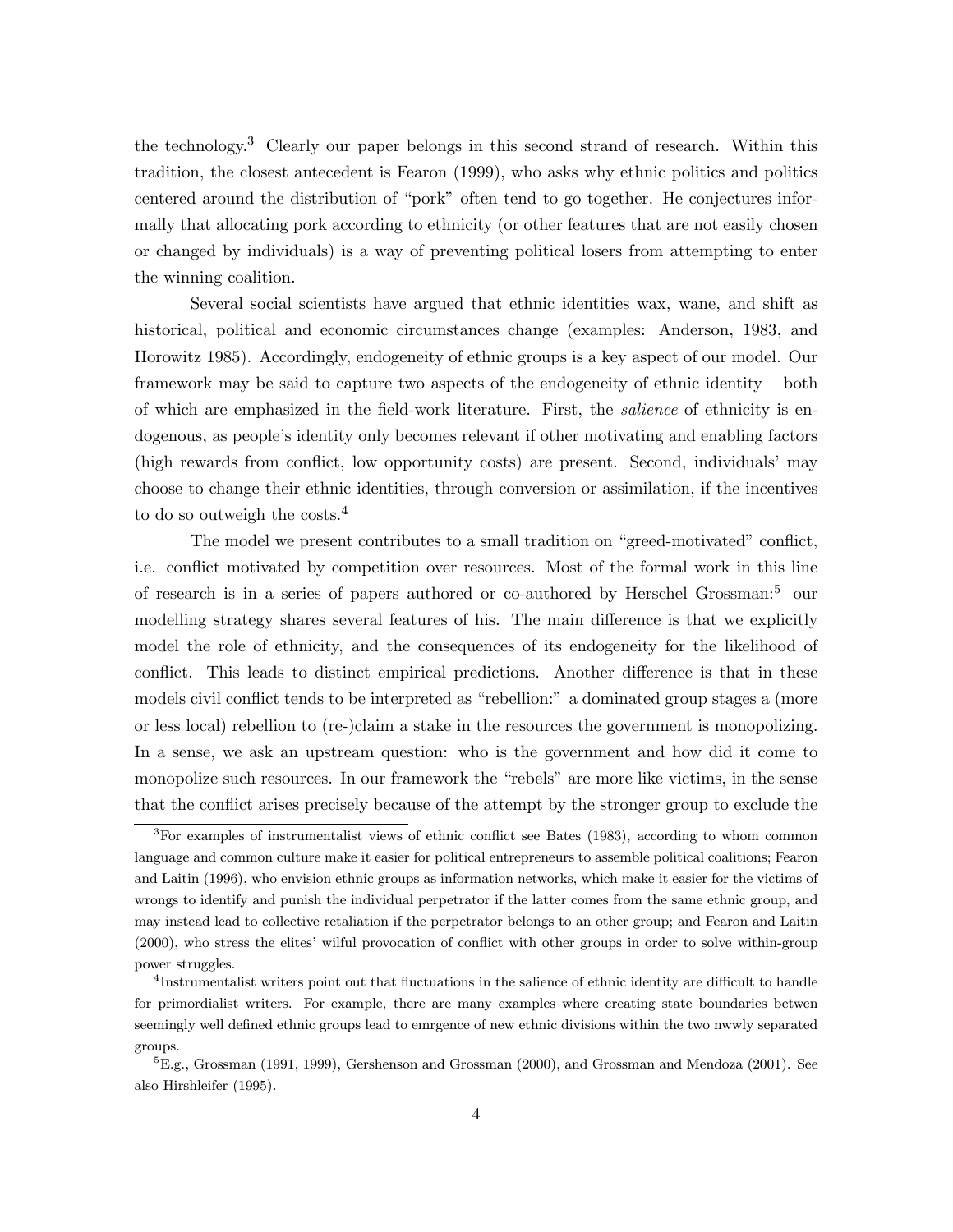weaker from access to national resources.<sup>6</sup>

The model is also closely related to McDermott's (1997) model of exploitation, where — as in our model — the identities of the "exploiter" and the "exploited" are endogenously determined as functions of each group's wealth and size. Again, the main difference is that we make ethnicity endogenous.<sup>7</sup> Another difference is that we envision the main goal of conflict to be the exclusion of a fraction of the population from access to the country's natural resources, whereas in McDermott the main objective of the group that initiates the conflict (exploitation) is to "pray" on the other group's human capital.<sup>8</sup>

Our work is also related to a fairly large empirical literature on the effects of ethnic fractionalization for various economic outcomes, such as growth, corruption, trust, and the provision of public goods.<sup>9</sup> We think broadly of this literature as being mostly concerned with the consequences of conflict, while our contribution is more focused on the causes. Our model , however, does have implications for this literature, in that it casts doubt on the appropriateness of conventional measures of fractionalization, and - even more importantly — it stresses the hitherto overlooked concept of ethnic distance as at least as important a determinant of conflict as relative group size.

### 3 Examples

In the United States no other ethnic group stands out for its troubled relationships with the white majority (and other groups, for that matter), and for its persistently disadvantaged socio-economic status, as the African-Americans. Interestingly, African-Americans are also the ones who stand out visually: they are "black," while everyone else is various shades of "white." From the perspective of our theory, African-Americans have the greatest ethnic distance from the majority population. Various waves of Irish, Italians, Jews, Polish, etc. suffered their own share of initial discrimination and exploitation at the hands of the "Anglo" majority, but they have eventually melted into a grand white coalition. Why? According to

 ${}^{6}$ See, however, Gershenson and Grossman (2000), who study whether the conflict over political and economic dominance between two groups results in the acquiescence of one group to the other's dominance, or it expreses itself in never-ending conflict.

<sup>7</sup>In this sense, McDermott's model is a special case of ours, for the limitng case in which the cost of switching is infinity. On the other hand, his model is more general in several other dimensions (most notably, in that it studies a range of interesting intertemporal issues that we abstract from in our static model).

<sup>8</sup>Yet the phenomenon we study is not a "tragedy of the commons." The tragedy of the commons arises precisely when one of the groups cannot exclude the other from access to the common resource, and the conflict takes the form of excessive rates of extraction (see, e.g., Tornell and Velasco, 1992).

<sup>9</sup>Some examples include Mauro (1995), Easterly and Levine (1997), Miguel (2000), Alesina, Baqir, and Easterly (1999), and Alesina and La Ferrara (2000). See Collier (2001), and Alesina et al. (2002) for surveys (and extensions to) this literature.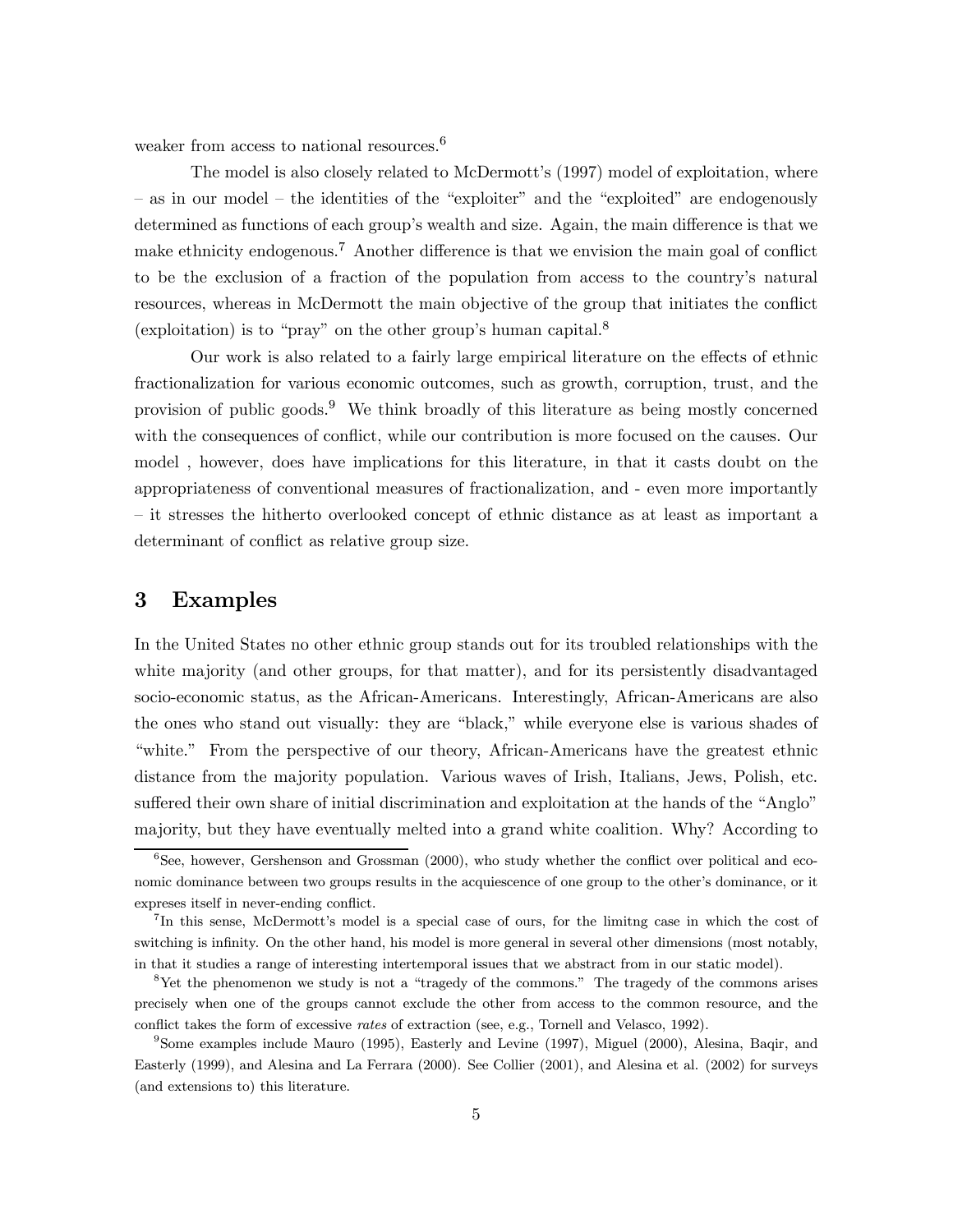our theory, this is simply because continued exclusion would have been too costly to enforce given the close physical proximity with the Anglo elite. Had the latter tried to perpetuate such discrimination, there would now be many more Americans with names like Coleman, and many fewer with names like Caselli, as the holder of the latter would have switched in mass to the former. Everything else, however, would be roughly the same.<sup>10</sup> Unless, that is, the Anglos had set up a vast and costly bureaucracy keeping track of everyone's ancestry as in Nazi Germany.<sup>11</sup>

Discrimination against blacks, however, continued unabated for many generations, even after the most blatant exploitation — slavery — had been abolished. The gradual and ongoing phasing out of this discrimination since the 1960s is also well understood from the perspective of our model. The cost of ethnic conflict (policing and repression, inefficiencies arising from the waste of talent in the exploited group, etc.) are roughly proportional to an economy's wealth. As America got richer and industrial, the gains from excluding blacks from, say, land or education where no longer large enough to compensate for the increasing cost of maintaining the discriminatory system. Not surprisingly, poor white farm and blue collar workers represented the latest holdouts for the Jim Crow regime, as they (rightly) felt that the newly enfranchised blacks constituted direct competition for their jobs.12,

The South-African case presents of course many analogies, and our model describes it even better. The model identifies the dominant group as the one that has greater total resources. While whites are a numerical minority in South-Africa, their per-capita resources so dwarf those of the black majority that their "firepower" is greater. This allowed them to establish the apartheid regime. The rich mineral resources of the country provided the incentive. Over time, as the economy grew and diversified, the cost of maintaining the regime became too large relative to the benefits, and the whites decided to start a transition to the "no conflict" equilibrium. The black-white cleavage is also currently highly prominent in Zimbabwe, where  $-$  moving in the direction opposite to South-Africa  $-$  the equilibrium is going from no conflict to conflict, as the black majority targets land owned by the white minority. Our interpretation of the Zimbabwean case is that  $-$  after many years of declining incomes — the ratio between the value of the appropriable resource (land) and other forms of

 $10$ Imagine enforcing a policy of separate water fountains for Italians!

<sup>&</sup>lt;sup>11</sup>Interestingly, the discriminaton against various waves of non-anglo European immigrants tends to disappear after one or at most two generations: this is probably the time required for the newcomers (i.e. their descendents) to learn the language well enough that they would be able to disguise their ancestry — if necessary. Of course in equilibrium this is not necessary.

<sup>&</sup>lt;sup>12</sup>The other group that is both distant from the white majority and historically greatly exploited is of course the Native Americans, whose tragic experience fits our model exactly. Asians — another ethnically distant group — suffered their own share of indignities, witness for example the detention camps during World War II.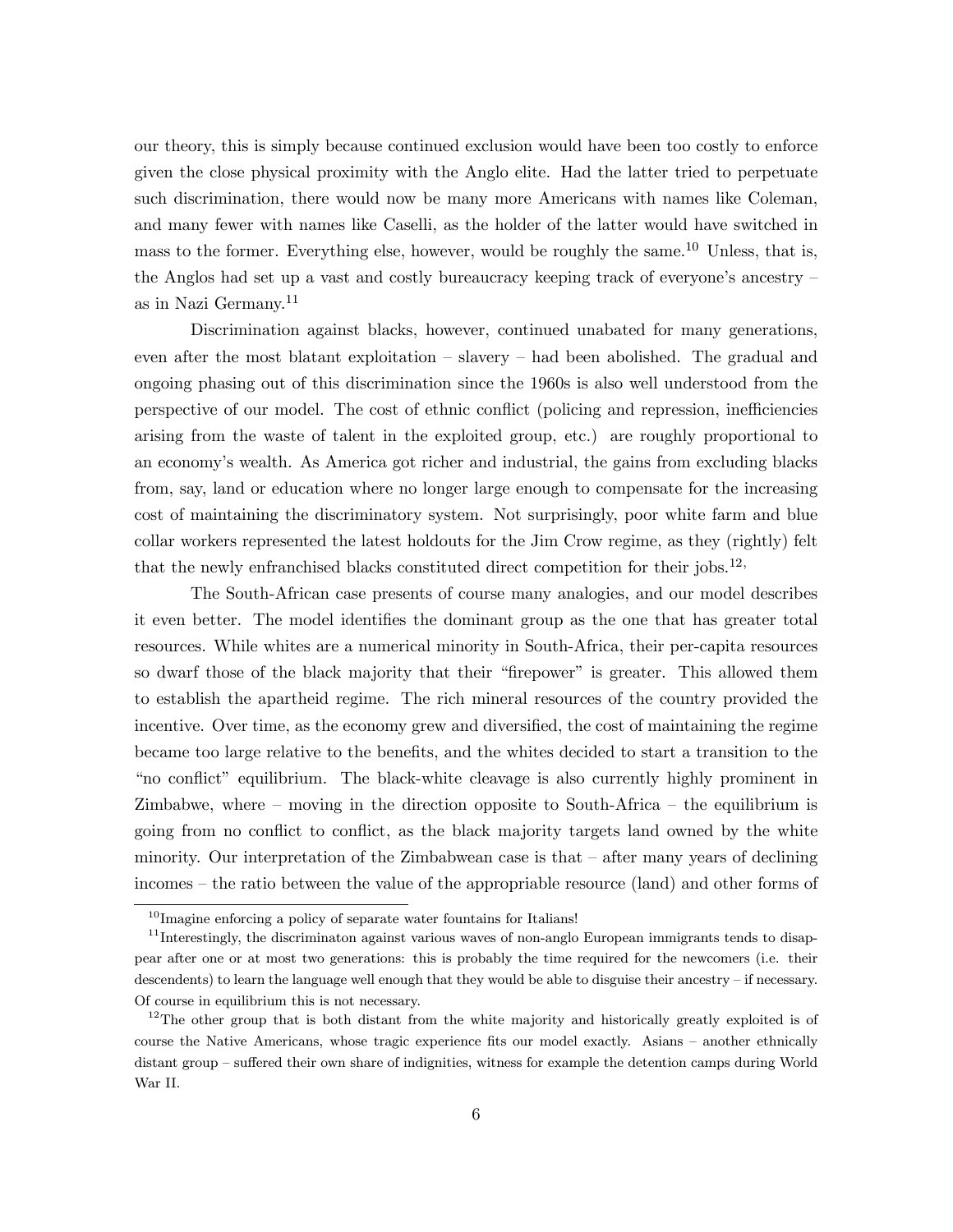income has increased above the threshold, such that — from the perspective of the potentially dominant group — the conflict equilibrium comes to dominate the no conflict one.

The black-white gradient is of course an important physical source of ethnic distance, but by no means the only one. An illustration of this is provided by the Rwandan case, where so-called "Hutus" and "Tutsis" have been in extremely bloody  $-$  if somewhat intermittent  $$ conflict for decades. Much has been written about the artificial birth of the Hutu-Tutsi split as part of the divide-and-conquer strategy of Belgium, the colonial power. For us, what is notable is the rich anecdotal evidence that physical attributes play a critical role in the conflict. On average, "Tutsis" are taller and more slender, they have somewhat lighter skin, and thinner noses. During the genocidal campaign that led to the death of close to one million people in 1994, "Hutus" reportedly made use of these visual cues to identify potential victims. This of course implies that many "Hutus" were also victimized, as they did not fit the stereotypical description (for example they were too tall or too thin). To us, the willingness of the genocide's perpetrators to commit such "type 2" errors strongly supports the "coalition enforcing" interpretation of ethnic conflict.<sup>13</sup> To put it crudely, pre-genocide Rwanda was a country on the verge of an impending famine, mainly due to excess population pressure on the land. A genocide was one way to relieve such pressures, and targeting Tutsis, or rather — as it turned out — the tall and thin, assured that the designated victims could not infiltrate the dominant coalition (i.e., in this case, escape the killers).<sup>14</sup>

One could keep going with examples of conflict or exploitation where physical differences play a critical role in enabling members of one group to pinpoint members of the "other" coalition. Another way this is done is through language. Examples of this go literally back to biblical times — with tales of warring tribes using the pronunciation of certain words to establish who should be slaughtered — and stretch to 21st century Northern Ireland, where, as reported by The Economist of June 15th, 2002, "a group of masked men [entered a school and] demanded that students produce identification or repeat the alphabet. Many Catholics pronounce the letter "h" differently to Protestants, with an aspiration influenced by the Irish

<sup>&</sup>lt;sup>13</sup>And is strongly inconsistent with primordialist interpretations. The killers also targeted so-called "moderate Hutus," i.e. Hutus who did not cooperate in the genocide. This is further prima facie evidence against the primordialist view.

<sup>&</sup>lt;sup>14</sup>The infamous Radio Mille Collines broadcast: "Those of you who live along the road, jump on the people with long noses, who are tall and slim, and want to dominate us." (Peterson, 2001, p. 327).Very similar considerations, only in reverse, apply to Burundi, where the tall and thin Tutsis dominate the Hutus. There, too, physical caracheristics play an explicit role. For example, the army has a "height-by-girth" requirement that so happens to exclude from the ranks the average Hutu. And there, too, changing economic circumstances affect the incentive of the dominant group to tighten the exploitation equilibrium: when coffee prices (the export crop) fall, the relative return to government jobs increase, and the Tutsis fight Hutu "infiltration" more fiercely (Gurr, 2000).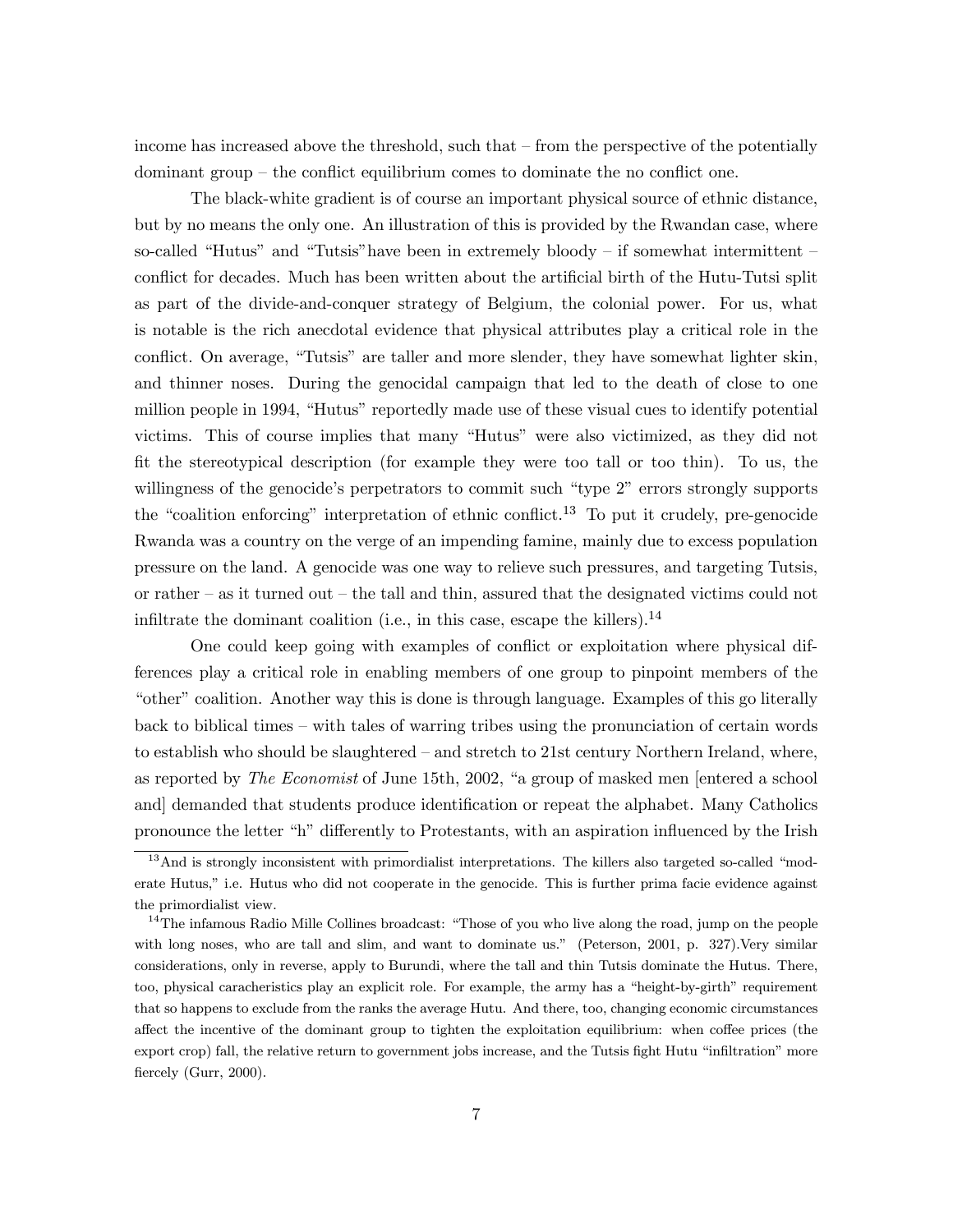language. Students were evacuated before it became clear what was planned for people with the wrong accent." In the Balkans, language is the greatest source of ethnic distance from the perspective of our model .

Religion is often cited as a conflict-inducing cleavage. For most people, and for most religions, however, the material costs of conversion are relatively modest, amounting in many cases to geographical relocation to a locality where one can easily establish a new religious identity.<sup>15</sup> Indeed, conversion out of a discriminated group is a widespread phenomenon. In the Middle Ages entire Central European populations switched back and forth between Catholicism and Protestantism as the political alliances of their princes switched between the Pope and the Emperor.<sup>16</sup> In Fascist Italy many Jews converted to Catholicism to escape discrimination. In modern-day India it is extremely common for lower-caste Hindus to convert to the Muslim or Catholic faiths, which are relatively less discriminated against.

Given this general ease of conversion, religion per se should be a relatively weak source of ethnic distance, so the alleged importance of religious differences in ethnic conflict is prima facie evidence against our theory. Recent empirical work, however, casts serious doubt on the importance of religion in ethnic conflict. Alesina et al. (2002), for example, find that religious fractionalization does not significantly predict the rent-seeking policy distortions usually associated to other types of ethnic fractionalization. Similarly, examining a large cross-section of conflicts, Fox (1997) finds that in only a small minority do religious issues play more than a marginal role. Hence, far from providing counter-examples to our theory, the existing evidence on religion is strongly consistent with  $\mathrm{it}^{17}$ .

So far our specific examples have involved cases of conflict, where we argued that ethnic distance played a role. In principle, we would like to offer examples were there is no conflict because there is insufficient distance. Doing so is difficult, however, because such examples in the limit become tautological: there is no ethnic conflict in Sweden because the ethnic distance among all Swedes is virtually zero! Nevertheless, we venture here a speculation that a non-trivial example of ethnic proximity leading to relatively peaceful ethnic relations may be found in the Indian case.<sup>18</sup> In a world were all ethnic cleavages are equally important,

<sup>18</sup>There seemingly is a lot of communal violence in India, so some readers may find it paradoxical to treat

<sup>&</sup>lt;sup>15</sup>For some, however, there may be large psychic costs.

<sup>&</sup>lt;sup>16</sup>And the so-called "religious wars" where mostly international wars that happened to involve the Papacy as one of the territorial contenders.

<sup>&</sup>lt;sup>17</sup>A stark example of color working better than religion as a coalition enforcing mechanism is recounted by Horowitz (1985, p.43): "In seventeenth century North-America, the English were originally called "Christians," while the African slaves were described as "heathens." The initial differentiation of groups relied heavily on religion. After about 1680, however, a new dichotomy of "whites" and "blacks" supplanted the former Christian and heathen categories, for some slaves had become Christians. If reliance had continued to be placed mainly on religion, baptism could have been employed to escape from bondage. Color provided a barrier seemingly both "visible and permanent.""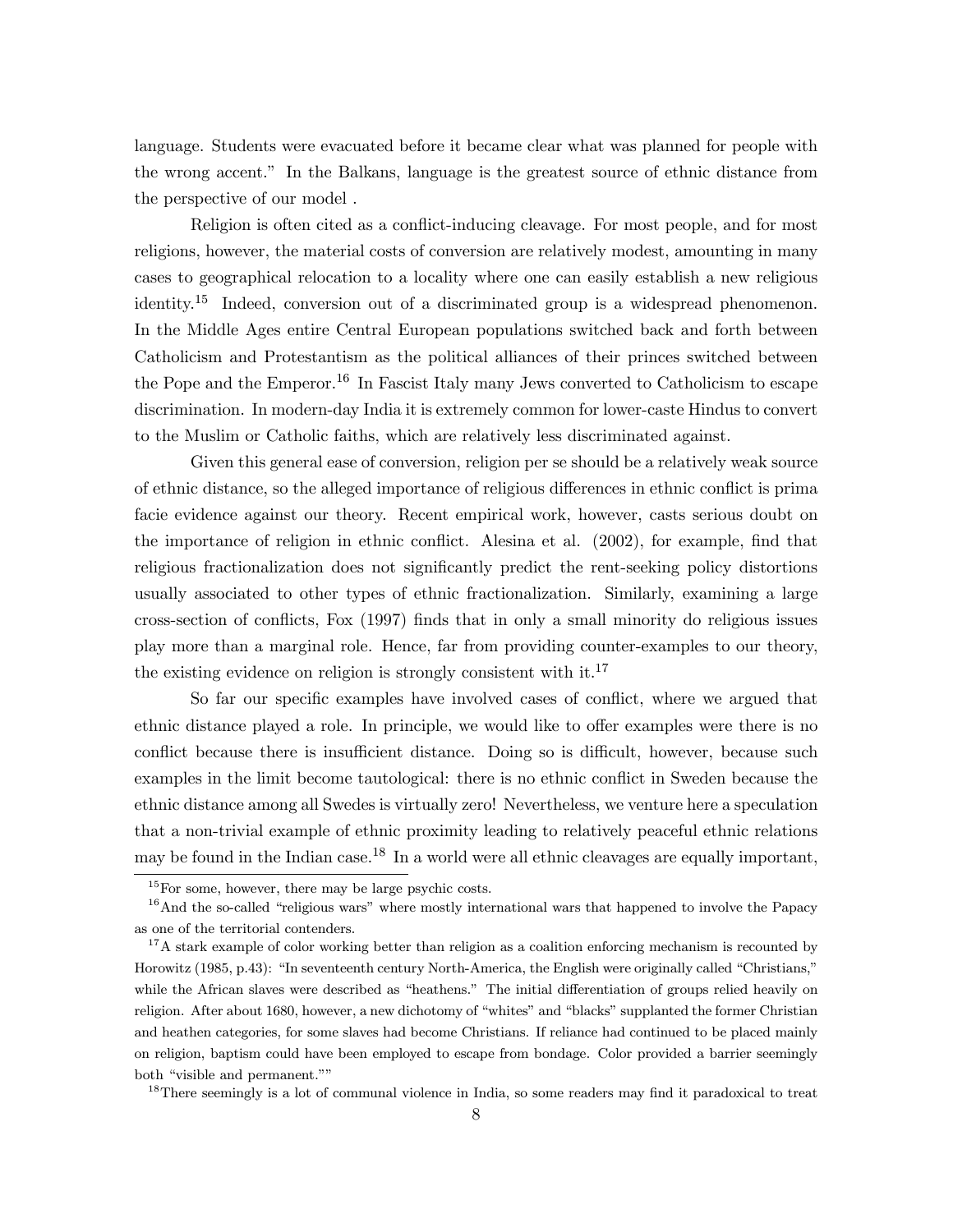for a very poor, over-populated country such as India, the 13% Muslim minority should constitute an attractive target for massive exploitation, if not for Rwandan-style elimination. Instead, Muslims have for the most part equal economic and political rights. Our speculation is that India enjoys this relative harmony precisely because the ethnic distance between Muslim and Hindus is quite modest: too oppressive an exploitation equilibrium by the Hindu majority would be unsustainable in the face of mass ethnic switching by the Muslims.

### 4 The Model

We study a society populated by  $N$  individuals. Each individual belongs to one of two ethnic groups, A or B, of size  $N_A$  and  $N_B$  respectively, and the overall size of the population is  $N = N_A + N_B$ . Within each group, all individuals are identical. Each member of group A  $(B)$  has an initial exogenous income stream  $y_A(y_B)$  from assets that cannot be expropriated. In addition, society is endowed with aggregate resources  $Z$  to be distributed among the population.

The population of this society is engaged in a multi-stage game. In the first stage of the game members of each group decide by majority rule whether or not to engage in conflict with the other group. Conflict arises when at least one of the two groups has decided positively. After the conflict, individuals are given a choice of switching their ethnic identity. After individuals have made (and executed) their ethnic identity decision, resources are allocated based on all prior decisions and characteristics of the society.

Individuals derive utility exclusively from consumption, and consumption equals income. In a society that experiences no conflict, each individual gets to consume his own income stream, plus a share of the common resource Z. We assume that in the absence of conflict Z is distributed equally among the citizenry. If there is conflict, a fraction  $\delta$  of all the country's resources is lost. In case of violent conflict this can be thought of as the physical destruction of assets brought about by fighting. In case of non-violent conflict  $\delta$  can be thought of as the resource-cost of rent-seeking activities. A conflict results in a reallocation of the common resource  $Z$  that depends on the relative strength of the two groups, i.e. the "firepower" they can mobilize against each other. Specifically, group  $A(B)$  obtains a fraction  $g_A$  ( $g_B$ ) of Z, where  $g_A$  ( $g_B$ ) is a function of the two groups characteristics, such as income and group size, to be specified below. The resources gained by each group during the conflict are then split evenly among the (ex-post) members of the group.

As mentioned, after observing the collective choice to engage (or not) in conflict, and, if one takes place, the outcome of the conflict, individuals have the option of changing

India as a case of relative ethnic harmony. The fact, is, however, that *relative to the size of the population*, ethnic violence in India is actually fairly trivial.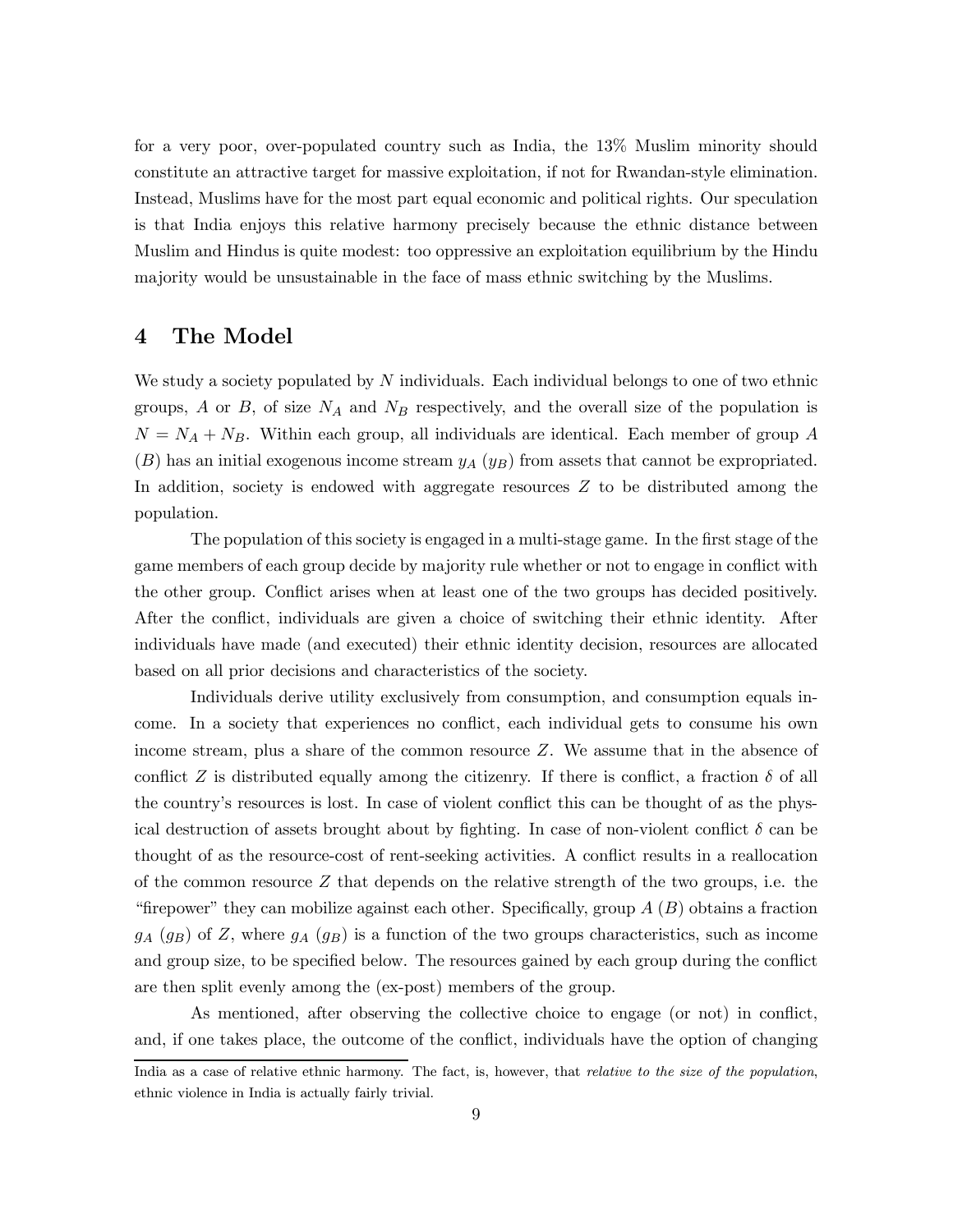their identity. Switching identity involves a cost  $\phi$ , and this cost may vary depending on the nature of the ethnic distinction (race, religion, skin color, etc.). We assume that  $\phi$  can vary continuously from zero (Sweden) to infinity (South Africa). Identity switchers cannot be separately identified from original members of the group.

The above assumptions lead to the following payoff formulas. Income accruing at the end of the game to an individual who was born into group A can take four possible values. If no conflict occurs and this individual does not change ethnic identity he receives income

$$
U_A^p = y_A + \frac{Z}{N}.\tag{1}
$$

I.e., the individual has complete access to his initial endowment. In addition, since no conflict arose, the common resource  $Z$  is divided equally among all members of society. If no conflict occurs but this individual switched ethnic identity (something that will actually not occur in equilibrium) his income is

$$
U_{AB}^p = (1 - \phi)y_A + \frac{Z}{N}.
$$
 (2)

where  $0 \leq \phi$  is the (proportional) cost incurred in order to switch identity.

The third and fourth cases are the ones where conflict arises. If conflict arises and the member of A does not switch identity his payoff is:

$$
U_A^w = (1 - \delta) \left[ y_A + \frac{g_A Z}{N_A'} \right]. \tag{3}
$$

Hence, conflict leads to the destruction of  $\delta y_A$  units of the individual endowment as well as  $\delta Z$ units of the collective good. Group  $A$  receives a fraction  $g_A$  of what remains of the collective good after the conflict, and this amount is divided equally among members of group  $A$ .  $N'_A$ is equal to  $N_A$  plus (minus) the number of initial members of group  $B(A)$  who switched identity.

Finally, if there is conflict and the individual switched sides his payoff is:

$$
U_{AB}^w = (1 - \delta) \left[ (1 - \phi) y_A + \frac{g_B Z}{N'_B} \right]. \tag{4}
$$

Here, the individual endowment, reduced by the switching cost, is further reduced by conflictinduced destruction. Having switched sides, the former member of group  $A$  is entitled to a share of the part of the (non destroyed) collective endowment captured by group B. The payoffs for an initial member of group B follow in a straightforward manner.

Society can be characterized by the initial group-sizes  $N_A$  and  $N_B$ , endowments,  $y_A$ ,  $y_B$ , aggregate resources Z, switching cost  $\phi$ , destruction parameter  $\delta$ , and allocation rule  $g_A$ ,  $g_B$ . Given these characteristics, individuals choose their ethnic identity, giving rise to  $N_A$ and  $N_B'$ , and each group collectively chooses whether or not to engage in conflict.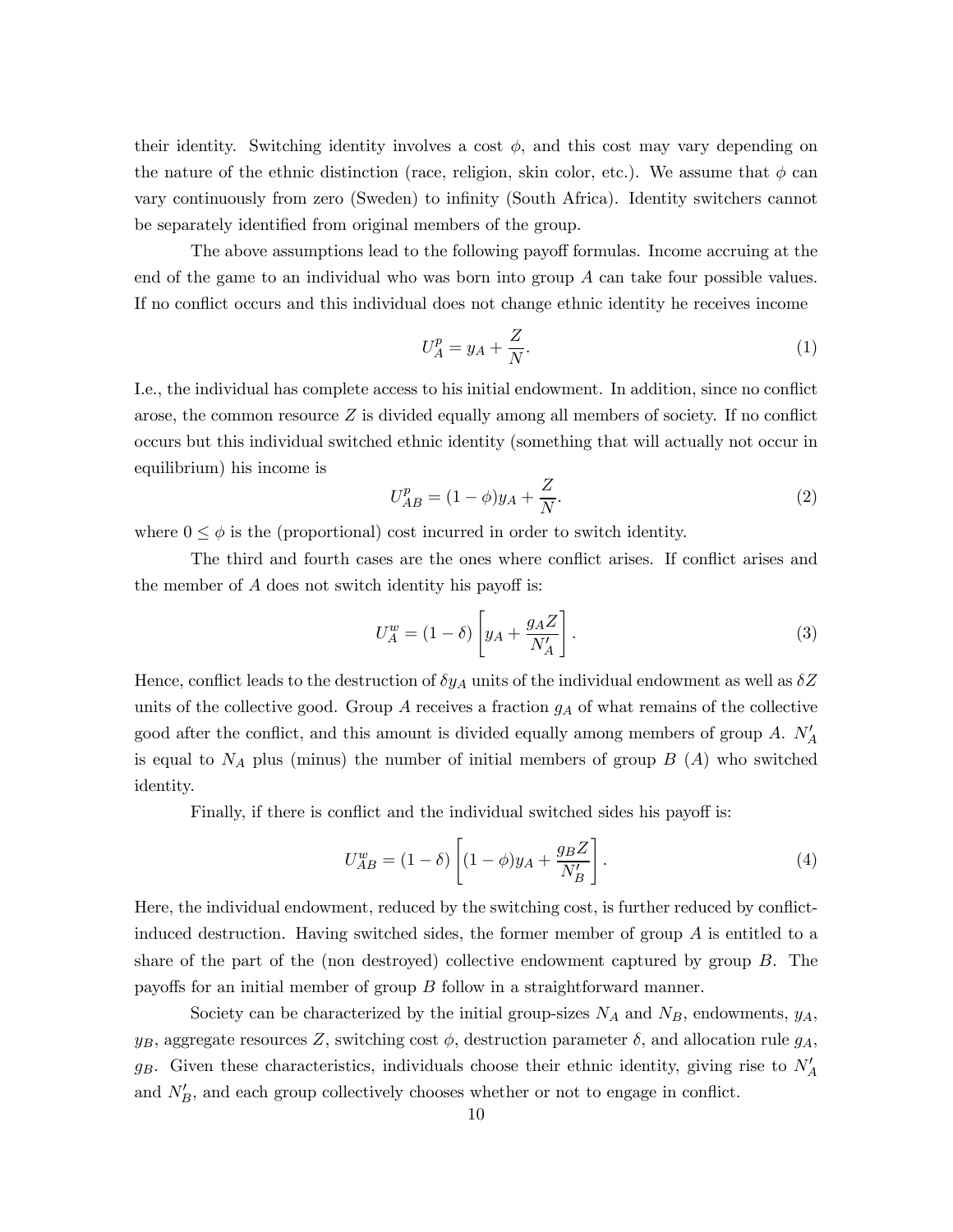#### 4.1 The Ethnic Identity Decision

We proceed by backward induction. In the last stage of the game citizens know whether they live in a country at war or at peace, and, in the former case, what are the shares  $g_A$  and  $g_B$ . They then need to decide which ethnic identity they wish to have. By comparing  $U_A^p$  and  $U_{AB}^{p}$  it is obvious that nobody will switch identity if there is peace: switching identity carries a cost  $\phi$ , and no benefit when the common resource is divided equally among all citizens. Hence, with peace,  $N'_A = N_A$  and  $N'_B = N_B$ . The only equilibrium with no conflict is also one with no switching.

Consider, then, the case in which conflict occurs. For this to be an equilibrium with group sizes  $N_A'$  and  $N_B'$  there must be no residual incentive to switch. For a member of group A to not choose to become a member of group B, it must be that switching does not yield a gain in consumption, or  $U_A^w \geq U_{AB}^w$ . The "gain-from-switching" from A to B function is:

$$
U_{AB}^w - U_A^w = (1 - \delta) \left[ Z \left( \frac{g_B}{N'_B} - \frac{g_A}{N'_A} \right) - \phi y_A \right]. \tag{5}
$$

Similarly, the gains from switching from  $B$  to  $A$  are represented by the function:

$$
U_{BA}^w - U_B^w = (1 - \delta) \left[ Z \left( \frac{g_A}{N_A'} - \frac{g_B}{N_B'} \right) - \phi y_B \right]. \tag{6}
$$

In an equilibrium with conflict, and positive numbers of both  $N_A'$  and  $N_B'$  it must be the case that these functions are non-positive

#### 4.2 The Ethnic Conflict Decision

In deciding whether to engage in conflict members of group A proceed as follows. First they backward-induce the values of  $N_A'$  and  $N_B'$  that would prevail in case of conflict. They then plug these values into  $U_A^w$ , and compare the resulting payoff from conflict to the payoff from peace  $U_A^p$ . If the former is larger, they play "war". Otherwise they play "peace". Citizens of group B proceed in similar fashion. As mentioned, conflict prevails if at least one of the groups plays war.

Note that if  $U_A^p \geq U_A^w$  playing peace is a weakly dominating strategy: if B declares war,  $A$ 's payoffs are independent of whether  $A$  declares war as well. On the other hand, if  $B$ is peaceful, A is better off playing peace as well. If we rule out weakly dominated strategies, then, war is only an equilibrium if  $U_A^p < U_A^w$  and/or  $U_B^p < U_B^{w}$ .

<sup>&</sup>lt;sup>19</sup>Technically, the condition for preferring war is that  $U_A^p < \max(U_{AB}^w, U_A^w)$ , i.e. group A members maximize utility keeping into account that they have the option to switch to group  $B$ . However, notice that in equilibrium if  $U_{AB}^w > U_A^w$  then we must necessarily have  $N_A' = 0$ . As discussed below, this implies  $U_A^p > U_{AB}^w$ . Hence,  $U_A^p < U_A^w$  if and only if  $U_A^p < \max(U_{AB}^w, U_A^w)$ . All this says is that a group never voluntarily commits to a war that will induce all of its memebers to change identity.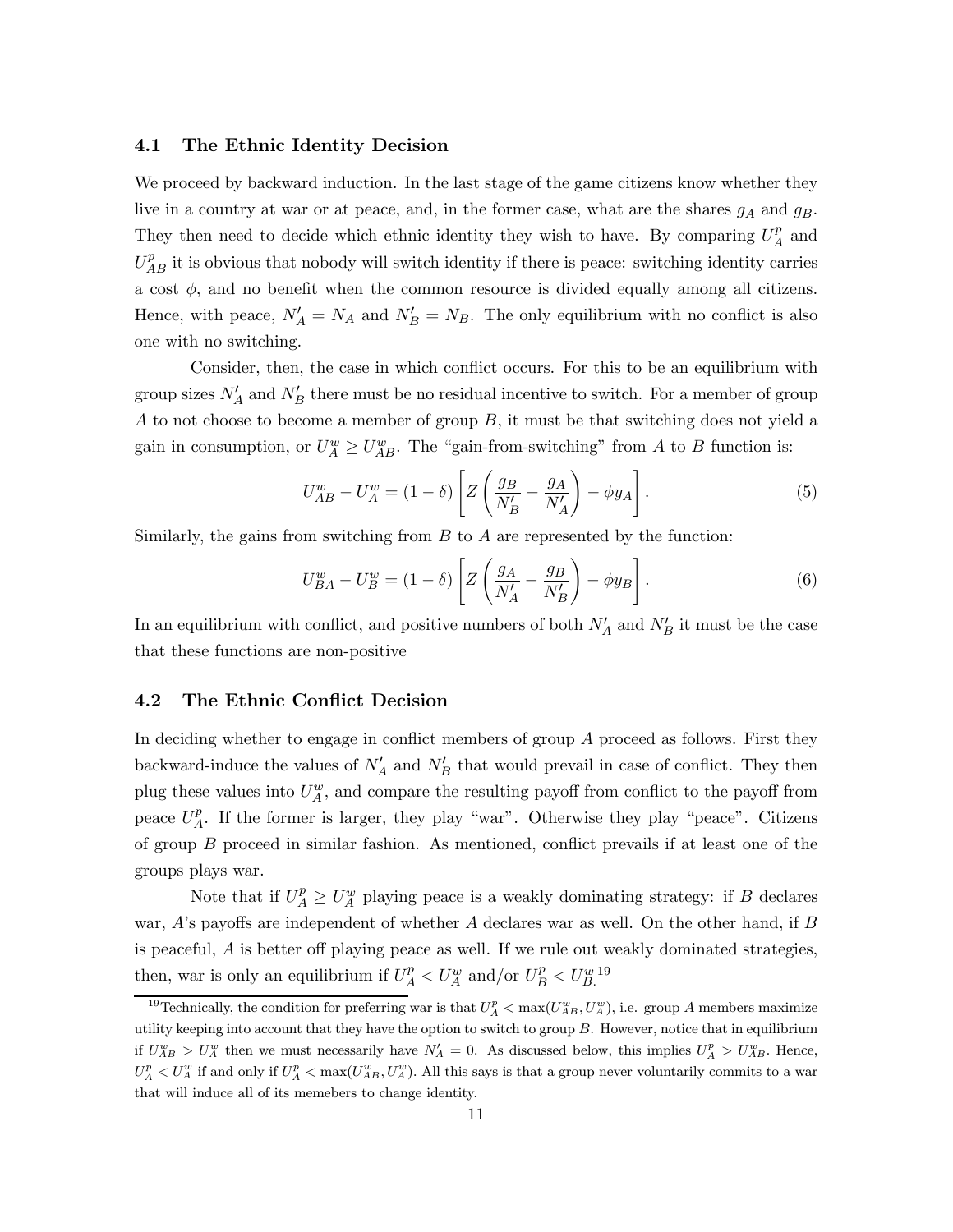One property of this model is immediately apparent: there will be no equilibria where a conflict induces all the members of a group to switch identity. Suppose, for example, that  $N_B' = 0$ . Then we have  $U_A^w = (1 - \delta) \left[ y_A + \frac{g_A Z}{N} \right]$ , which is certainly less than  $U_A^p$ .

# 5 Winner-Take-All Conflict

In order to generate predictions and comparative statics results from the model it is necessary to choose a functional-form for  $g_A$  and  $g_B$ . In this section, we work with the following assumptions:

$$
g_A = \begin{cases} 0 & \text{if } y_A N_A \le y_B N_B \\ 1 & \text{if } y_A N_A > y_B N_B \end{cases}, \tag{7}
$$

and

 $g_B = 1 - g_A.$ 

Hence, our example focuses on a "winner-take-all" conflict technology, where the side that can draw on the largest pool of resources wins the conflict and takes away the entire prize. We assume that the amount of fire-power mobilized by each group is proportional to their total assets, measured as income per-capita  $y_i$  times group size  $N_i$ . A useful way of thinking about this special case is that one group is dominant if it has greater aggregate resources, and that group must decide whether or not to exploit the other. If it does, exploitation involves efficiency losses  $\delta$ . For example, because preferential treatment to members of the dominant group means that talent present in the minority group gets wasted.

In order to facilitate the derivation of comparative statics results, we introduce the following notation:  $n_A = N_A/N$  is the pre-conflict share of group A in the population, and  $n'_A = N'_A/N$  is the post-conflict share. Correspondingly,  $n_B = 1 - n_A$  and  $n'_B = 1 - n'_A$  are the shares of group  $B$ ;  $z = Z/N$  is the amount of contendible resources per capita. Also, we define  $n^* = y_B/(y_A + y_B)$  as the threshold such that for  $n_A < n^*$  group B is the winner of a potential conflict, while for  $n_A > n^*$  group A is the winner. For the rest of this subsection we focus on the case  $n_A > n^*$ , i.e. A is the dominant group. The case  $n_A \leq n^*$  is exactly symmetric.

By our assumptions on  $g_A$  and  $g_B$ , the gain-from-switching function for group A becomes

$$
U_{AB}^w - U_A^w = (1 - \delta) \left( -\frac{z}{n_A'} - \phi y_A \right). \tag{8}
$$

It is immediately clear that we will never observe switching out of the dominant group: not only it would entail losing the switching cost, but also foregoing one's share in the spoils of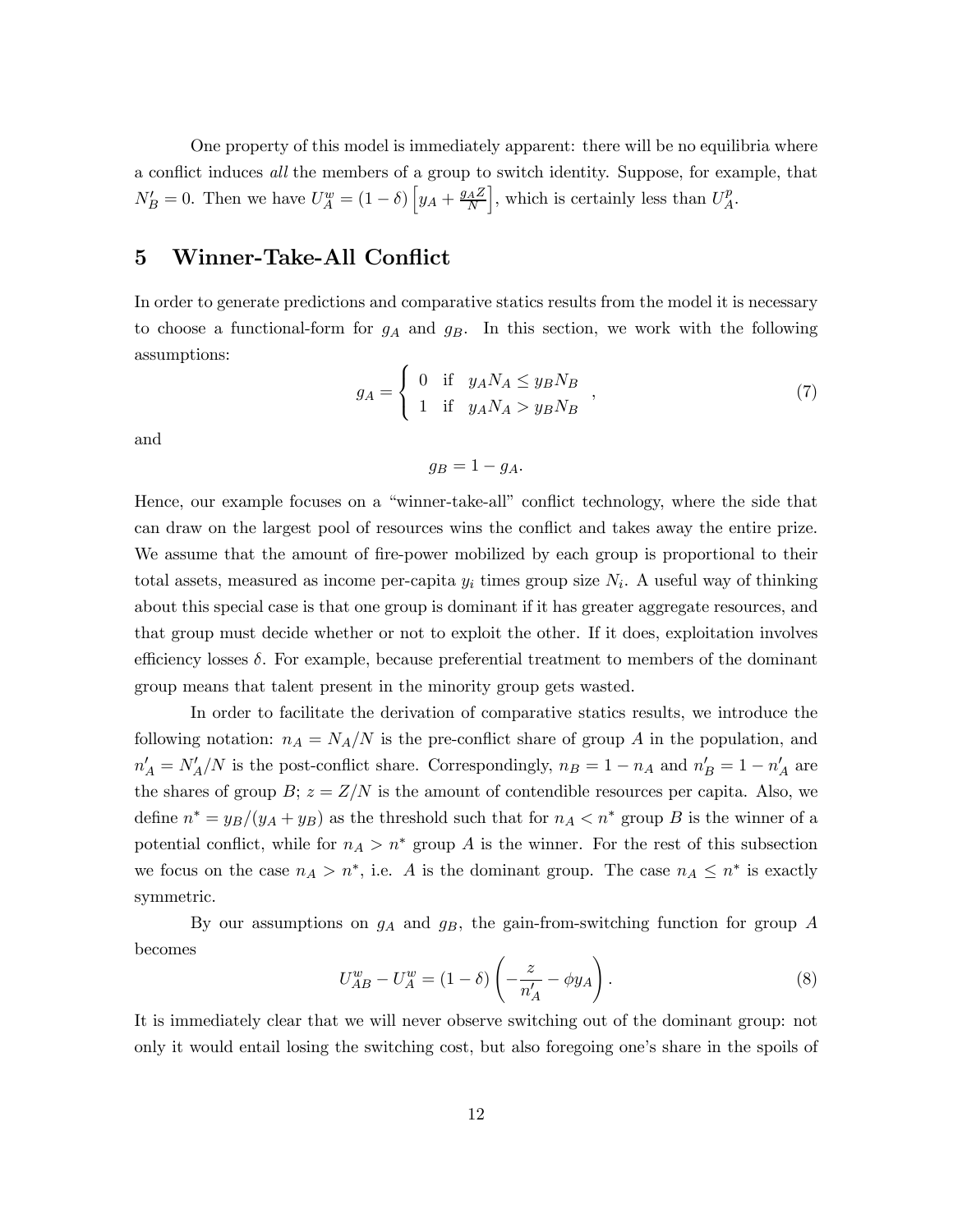conflict,  $z/n'_A$ . For group B the gain-from-switching function is

$$
U_{BA}^w - U_B^w = (1 - \delta) \left(\frac{z}{n_A'} - \phi y_B\right). \tag{9}
$$

Switching allows members of group B to receive a share  $z/n'_A$  of the spoils that group A will have conquered through conflict. This gain must be traded-off against the cost of switching  $\phi y_A$ . The function  $U_{BA}^w - U_B^w$  is plotted against  $n'_A$  in Figure 1. The function is decreasing: for low values of  $n'_A$  the gains from defecting to the winners are relatively large, as the spoils of war are divided among few people. As  $n'_{A}$  increases a defector's share falls, and so does the incentive to defect. Indeed, for  $n'_A$  small enough gaining access to z is not a sufficient compensation for the switching cost, and the net incentive to switch may become negative. The cutoff point at which members of the weaker group start defecting is

$$
\overline{n} = \frac{z}{\phi y_B},
$$

which is increasing in the spolis of war  $z$  (the bigger the pie, the larger the number of people we are willing to share it with), and increasing in the cost of switching  $\phi y_B$ . Note that it is possible for  $\bar{n}$  to be larger than 1. These are cases in which, in the event of conflict, members of the weak group have an incentive to defect at all values of  $n'_A$ .

The equilibrium value of  $n'_A$  in the event of a conflict depends on the relative positions of  $n_A$  and  $\overline{n}$ . If  $n_A < \overline{n}$ , and a conflict occurs, citizens of group B will start switching to A. If – as depicted in the figure  $-\overline{n} < 1$  the flow of defectors will stop when no further incentives to switching are left, i.e. the equilibrium value of  $n'_A$  is  $\overline{n}$ . If  $\overline{n} > 1$  the flow of defectors will stop when all members of group B have switched sides, i.e.  $n'_A = 1$ . On the other hand, if  $n_A > \overline{n}$ no member of group B wishes to switch, and the equilibrium features  $n'_{A} = n_{A}$ . In summary, in an equilibrium with conflict where A is the winner we have  $n'_{A} = \max [n_{A}, \min(1,\overline{n})].$ 

Having determined the equilibrium value of  $n'_A$  in the event of a conflict, the two groups decide whether to be at peace or at war. We have:

$$
U_A^p-U_A^w=\delta y_A+z\left(1-\frac{1-\delta}{n_A'}\right)
$$

and

$$
U_B^p - U_B^w = \delta y_B + z
$$

For group B playing war is clearly a weakly dominated strategy, so they'll play peace. It is therefore entirely up to group A to decide, and A will play Conflict if  $U_A^p - U_A^w < 0$ . We plot this function in Figure 1.  $U_A^p - U_A^w$  is increasing because, as the equilibrium value of  $n'_A$ (contingent on conflict) increases, the fraction of the population excluded from access to the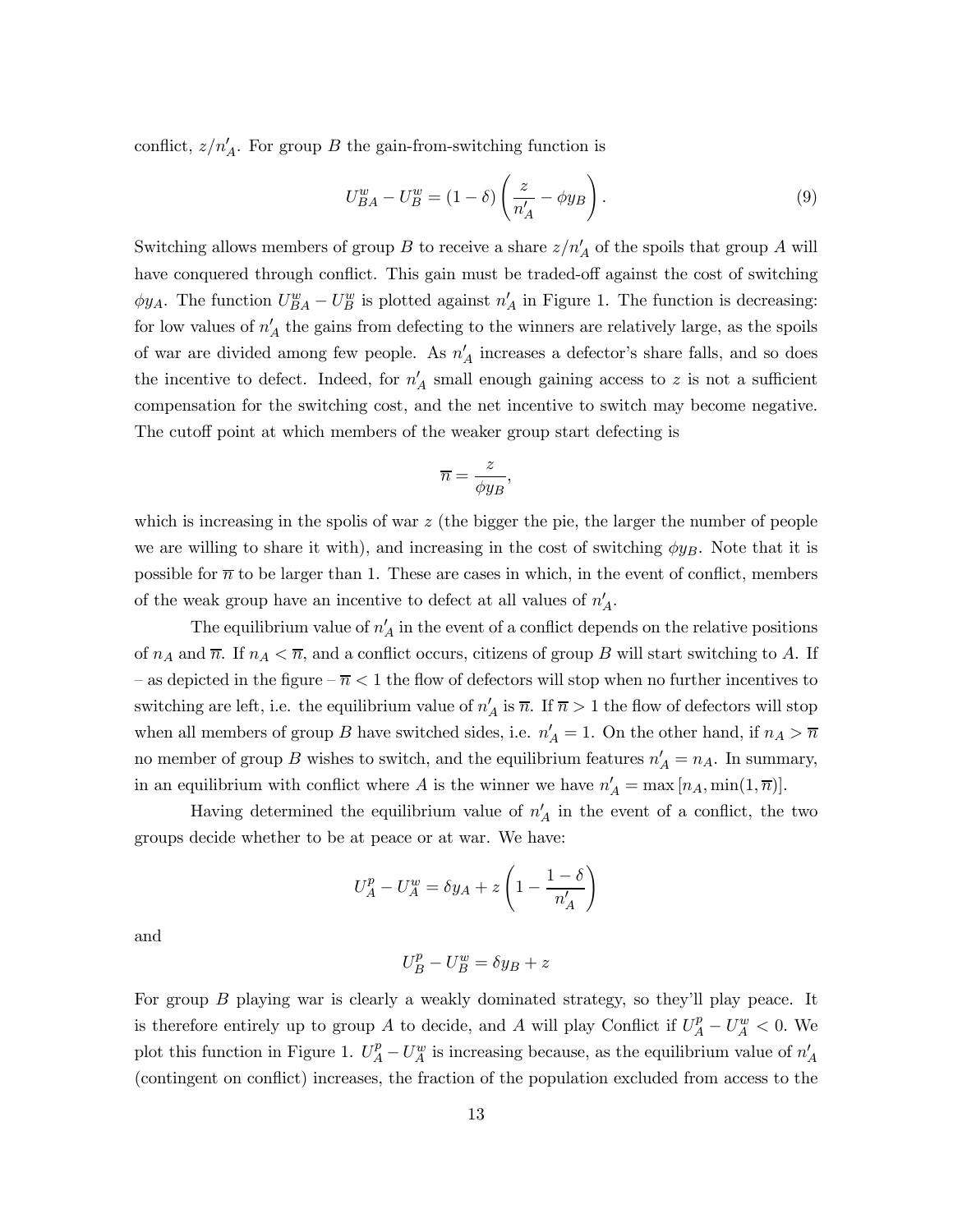resource pool z diminishes, so that conflict is less profitable. The peace threshold is

$$
\tilde{n}_A = \frac{(1-\delta)z}{\delta y_A + z} :
$$

the dominant group A will choose conflict if and only if  $n'_A < \tilde{n}_A$ . This threshold is increasing in z, falling in the cost of war  $\delta$ , and falling in the income of the victorious group  $y_A$ : the richer group A is, the more it is concerned about the destructive effects of war,  $\delta$ . A very rich group has much to lose from engaging in conflict. Note that  $\tilde{n}_A < 1$ .

We are now in a position to use Figure 1 to describe the equilibrium outcome of the ethnic game. If, as depicted in the figure, we have that  $\bar{n} < \tilde{n}_A$ , then for  $n_A < \bar{n}$  there is conflict, and the equilibrium value of  $n'_A$  is  $\overline{n}$ . The size of the dominant group is sufficiently small that members of group  $B$  switch, but not in large enough numbers to make conflict unprofitable for the dominant group. For  $\overline{n} < n_A < \tilde{n}_A$  there is still conflict, but no switching. The exclusionary benefits of conflict are large enough for the dominant group to seek conflict, but not large enough for members of the weak group to incur the switching cost  $\phi$ . Finally, for  $n_A > \tilde{n}_A$  it is just not worth it for the dominant group to exploit the small minority in B. If the configuration is, instead, as depicted in Figure 2, i.e. with  $\tilde{n}_A < \overline{n}$ : the equilibrium value of  $n'_A$  under conflict is at least  $\overline{n}$ , but for  $n'_A \geq \overline{n}$  group A prefers peace.<sup>20</sup>

#### 5.1 Comparative Statics

We now revert to the general case where  $n_A$  could be either greater or less than  $n^*$ , or group A could be either the dominant or the dominated group. Depending on the configuration of parameters  $\phi$ ,  $\delta$ ,  $n_A$ ,  $z$ ,  $y_A$ , and  $y_B$ , a country will experience or not an ethnic conflict. We want to know how the "conflict" vs. "no conflict" status changes as these 6 parameters vary.

For the special case in which  $y_A = y_B = y$ , a convenient tool for investigating this question is Figure 3.<sup>21</sup> Figure 3 measures the exogenous parameters  $y/z$  on the horizontal axis, and  $n_A$  on the vertical axis. The horizontal line at  $n^* = 0.5$  marks values of  $n_A$  such

$$
\max\left[n_A, \min(1, \overline{n})\right] < \tilde{n}_A,\tag{10}
$$

Because  $\tilde{n}_A < 1$ , this condition simplifies to

$$
\max\left(n_A, \overline{n}\right) < \tilde{n}_A,\tag{11}
$$

In case  $n_A \leq n^*$  the condition for conflict is:

$$
\min(n_A, \underline{n}) > \tilde{n}_B.
$$

<sup>21</sup>Because differences between  $y_A$  and  $y_B$  are essentially unobservable, the assumption  $y_A = y_B = y$  will have to be maintained in the emoircal implementation of the model, so the description of comparative statics

<sup>&</sup>lt;sup>20</sup>A formal statement of this discussion is that, if  $n_A > n^*$  this economy will experience a clash between its ethnic groups if and only if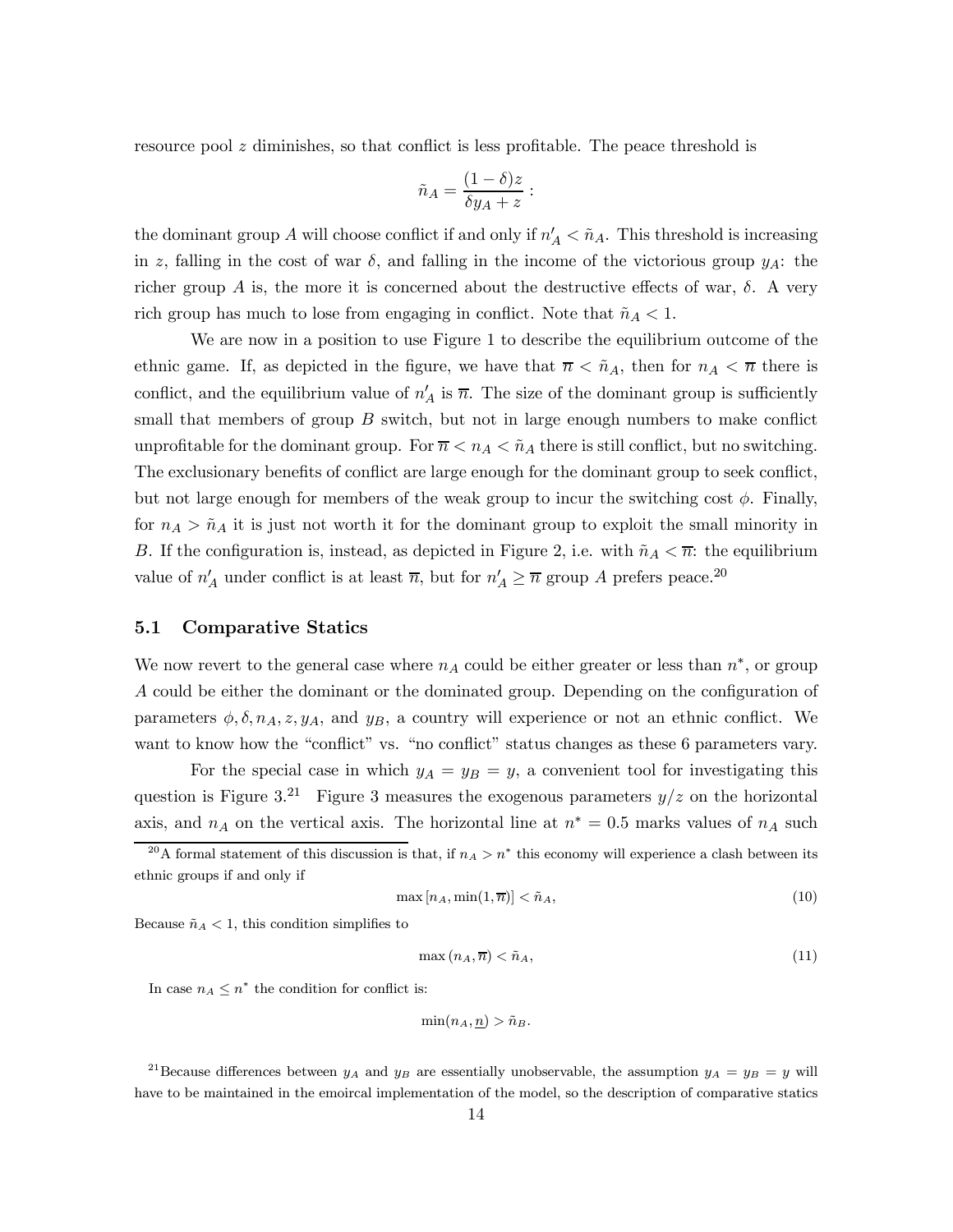that A is dominant (above), or weak (below).<sup>22</sup> Let's focus on the upper sector, where A dominates. The line denoted  $\overline{n}$  depicts the function  $z/\phi y$ . Recall from our previous discussion that, in case of conflict,  $n'_A = \overline{n}$  whenever  $n_A < \overline{n}$ , i.e. the area below the  $\overline{n}$  locus is the switching region for members of the oppressed group. The vertical arrows in the picture show this switching. For  $n_A \geq \overline{n}$  there is no switching, so the area above the  $\overline{n}$  locus is the no switching region. The line denoted  $\tilde{n}_A$  graphs the function  $(1 - \delta)z/(\delta y_A + z)$ . From the previous subsection we know that there is conflict for  $n'_{A} < \tilde{n}_{A}$ , and peace otherwise. hence, the area below the curve is a potential conflict region and the area above the curve is a peace region. The vertical line through  $(1 - \delta)\phi - \delta$  marks the region where  $\bar{n} > \tilde{n}$ . To the right of this line there can be no conflict because, as showed by the vertical arrow, equilibrium  $n'_{A}$ always exceeds the value that makes conflict worthwhile for the dominant group. Clearly the area with conflict is the shaded area: here and only here equilibrium  $n'_{\mathcal{A}}$  is less than  $\tilde{n}_{\mathcal{A}}$ . The region of conflict below  $n_A^*$  is just the mirror of this region, as now the situation is exactly the same except that  $B$  is the dominant group.

Note that the equilibrium combinations of  $(n'_a, z/y)$  associated with conflict is just a subset of this region. This region will be the same as the  $(n_a, z)$  region minus the triangle formed by the lines  $\overline{n}$ ,  $n^* = .5$ , and  $z/y = (1 - \delta)\phi - \delta$ , as well as the mirror of this triangle across the  $n^* = .5$  axis. This region of conflict resembles pacman.

Examination of this figure reveals that the configuration of parameters under wich a conflict will take place features:

- Intermediate values of  $n_A$ .
- Large values of  $\phi$ .

in the text is the relevant one for empirical purposes. A more general, formal statement for the case where  $y_A$  and  $y_B$  differ can be based on the indicator function  $C(\phi, \delta, n_A, z, y_A, y_B)$  that takes the value of 1 when parameters are such that conflict takes place, and 0 otherwise. From the discussion in the previous section we can write  $C$  as

$$
C = I(n_A \leq n^*)I(\underline{n} > \tilde{n}_B)I(n_A > \tilde{n}_B) + I(n_A > n^*)I(\overline{n} < \tilde{n}_A)I(n_A < \tilde{n}_A)
$$

or, in terms of the underlying parameters,

$$
C = I\left(n_A \leq \frac{y_B}{y_A + y_B}\right) I\left[\frac{\delta y_B + z}{(1 - \delta)\phi y_A} < 1\right] I\left[\frac{[\delta y_B + z](1 - n_A)}{(1 - \delta)z} < 1\right] + I\left(n_A > \frac{y_B}{y_A + y_B}\right) I\left[\frac{\delta y_A + z}{(1 - \delta)\phi y_B} < 1\right] I\left[\frac{(\delta y_A + z) n_A}{(1 - \delta)z} < 1\right] \tag{12}
$$

where  $I(x)$  is 1 when x is true and zero otherwise. Note that if A is the winner, if  $z/n_A > \phi y_B$  the "binding" condition for conflict is  $\overline{n}_A < \tilde{n}$ , while if  $z/n_A < \phi y_B$  the binding condition is  $n_A < \tilde{n}$ . The intuition is that if  $z/n_A > \phi y_B$  the rewards from defecting at  $n'_A = n_A$  outweigh the costs, so the relevant equilibrium value of  $n'_A$  is  $\overline{n}$ , while of the cost of defecting are larger the relevant value is  $n_A$ .

 $2^{22}n^* = 0.5$  because  $y_A = y_B$ .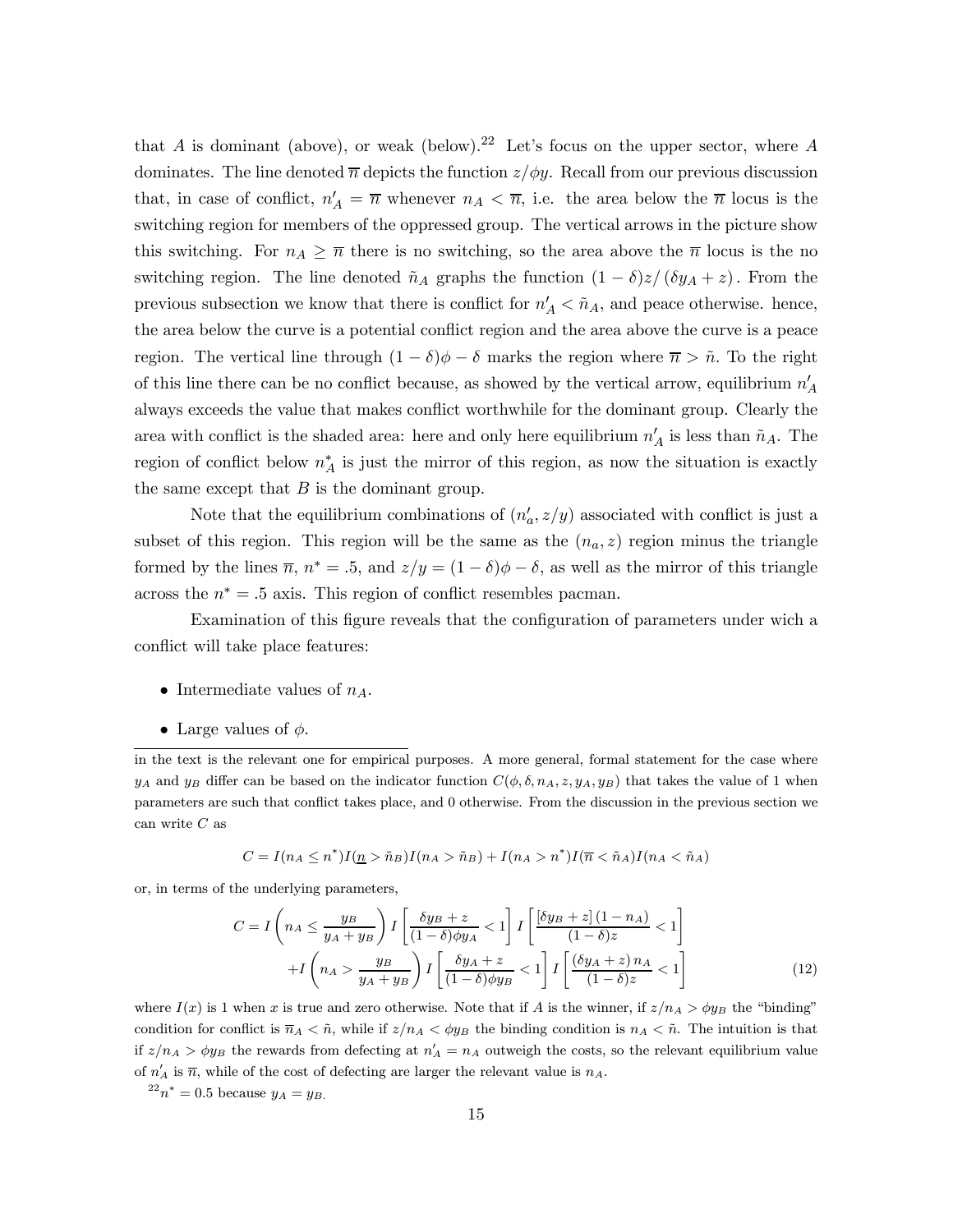- Low values of  $\delta$ .
- Intermediate values of  $z/y$ .

For very low and very large values of  $n_A$  a conflict would generate too modest a reduction in the number of claimants to the country's wealth for the prospective winner to experience a net gain. In the extreme, if  $n_A = 0$  or  $n_A = 1$  there is no conflict irrespective of other parameters' values.

Declines in  $\phi$  shift the  $\overline{n}$  locus and hence the vertical line to the left. For  $\phi$  small enough the rewgion of conflict disappears. As the cost of switching identity falls, the size of infiltrators into the dominant group swells, making conflict less attractive a proposition for the prospective winners. In the limit, if  $\phi = 0$ , there is no set of other parameters' values such that conflict takes place, as all the losers will for sure defect from their group. The converse is not true: an infinite cost of switching is not a sufficient condition for conflict to occur. For example, if the destructions of war  $\delta$  are very large, and/or the (relative) prize of victory  $z/y$  is quite small, there will be no conflict irrespective of  $\phi$ .

Increases in  $\delta$  have very similar effects. For  $\delta$  large enough we are always in the no-conflict region. Destructive wars are in nobody's interest. Indeed, there is always a neighborhood of  $\delta = 1$  such that conflict does not take place, irrespective of other parameters' values.<sup>23</sup>

Increases in  $z/y$  have non-monotonic effects: for  $z/y$  low and high, we are in the peace region, while for  $z/y$  taking intermediate values we are (potentially, i.e. depending on  $n_A$ ) in the conflict region. Ceteris paribus, a larger  $z/y$  makes conflict more attractive to the party that stands to gain. At the same time, however, for a member of an exploited group the incentive to defect also increases with the relative size of the resources to be distributed.  $z/y$ must be high enough to motivate the dominant group to exploit, but not so high to motivate the members of the exploited group to infiltrate in mass.

It is very important to stress that for all variables the threshold values that trigger conflict are defined in terms of the other variables in the model. For example, the lower  $\delta$  the lower the required threshold for  $\phi$ . While this complicates the formal statement of the results, we believe it has important empirical implications that can be exploited to test the model. For example, consider the potential inverted-U shaped pattern that the theory predicts for the effect of variation in  $z/y$  on the peace-vs.-conflict status of a country. the upper threshold is clearly increasing in  $\phi$  and, indeed, if  $\phi = \infty$  then the relationship between z and conflict

<sup>&</sup>lt;sup>23</sup>As a technical detail, unlike in the case for  $\phi$ , the opposite is true: when  $\delta = 0$  conflict is a weakly dominant strategy for the stronger group: they can do no worse than with peace, and we should therefore always observe war. This is a discontinuity, however: for any  $\delta > 0$  if, say,  $\phi$ , is low enough war is no longer an equilibrium. Clearly  $\delta > 0$  is the empirically relevant case.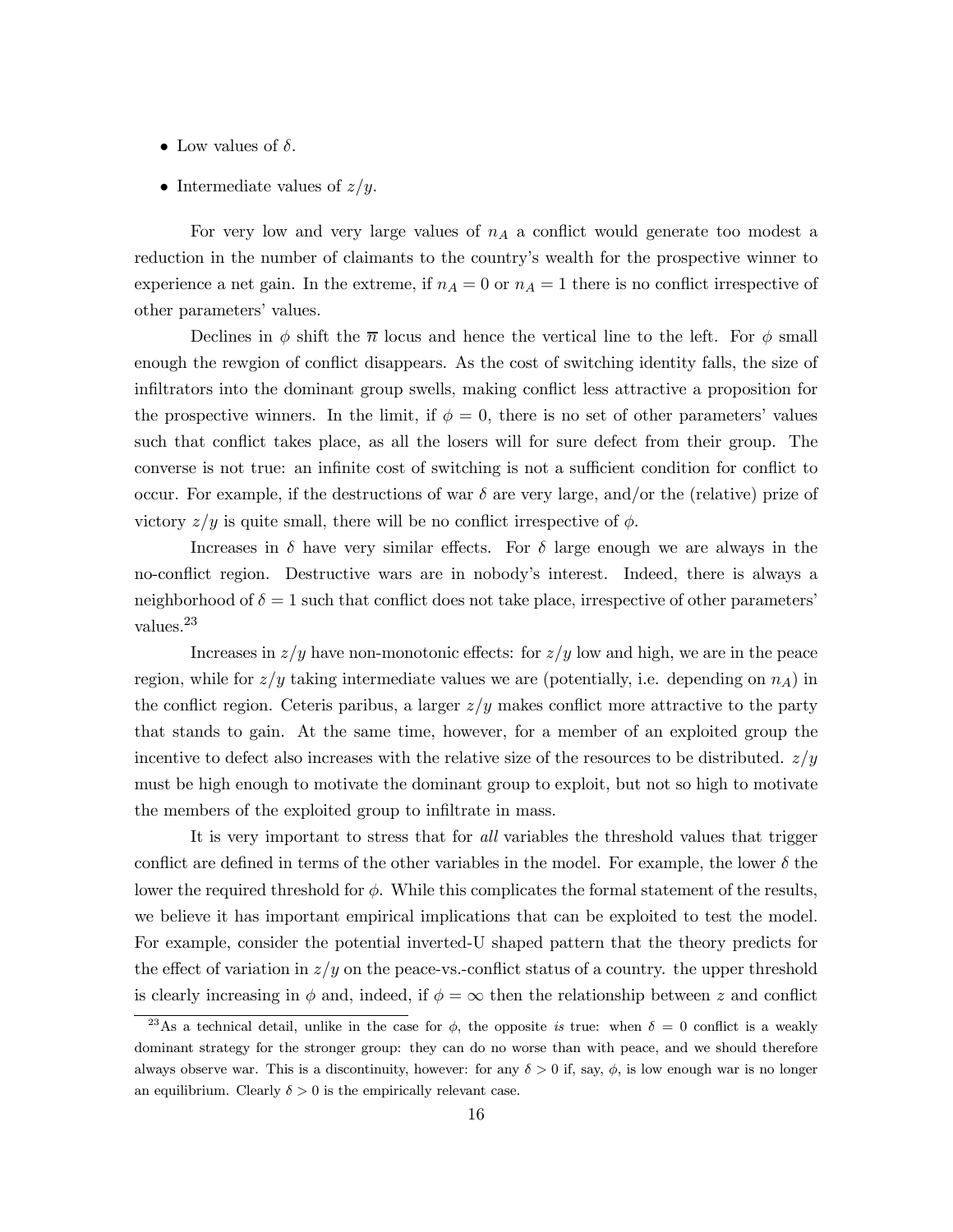status becomes monotonic: since switching identity is prohibitively expensive, the deterrent effect of switching does not counter-balance the incentive to fight for a larger z. Hence, one test of the model is whether we find the predicted inverted-U shape for low values of  $\phi$  but not at high values. We are working on this.

# 6 Coalitions of Coalitions

We have argued that an ethnic group is a coalition of individuals intent on excluding other members of the population from sharing in the consumption flow from society's assets, using ethnic traits as a tool to enforce coalition membership. In this section we generalize the analysis of the previous section to the case of coalitions of ethnicities, which arises when there are more than two potential ethnic groups. This generalization essentially preserves the basic message from the two-group case.

Let us say then that there are  $I$  groups. Each group is characterized by its per-capita income,  $y_i$ , and relative group size,  $n_i$ . Furthermore, each pair of groups i, j is characterized by a switching cost  $\phi_{i,j}$ , which is the cost of switching identity from i to j. We continue to assume that  $\phi_{i,j} = \phi_{j,i}$ . The game is modified as follows. In a first stage ethnicities engage in cost-less search for potential coalition partners. Each ethnicity enters into the coalition that (weakly) maximizes its members' welfare, among the coalitions that are willing to accept it. In a second stage, coalitions decide whether to engage in conflict with other coalitions. Conflict results in a division of the excludable resource z according to the rule  $g_c$ , where  $g_c$ is the share accruing to coalition c, and a function of the profile of per-capita incomes  $y_i$  and groups sizes  $n_i$ . Sticking with the "winner-take-all" approach we assume that

$$
g_c = \begin{cases} 0 & \text{if } \sum_{i \in c} y_i n_i \leq \sum_{i \notin c} y_i n_i \\ 1 & \text{if } \sum_{i \in c} y_i n_i > \sum_{i \notin c} y_i n_i \end{cases} . \tag{13}
$$

Once conflict is over individuals choose whether to change their identity, and become members of an other ethnic group. We assume that all members of a coalition share equally in the coalition's share of z.

Given our assumption on  $g_c$  it is clear that there is no point in building a coalition c that does not satisfy the condition  $\sum_{i \in c} y_i n_i > \sum_{i \notin c} y_i n_i$ , and that if one coalition that satisfies this condition exists, there can be no others. Hence, if a conflict arises it will be a conflict waged by one "winning" coalition against all other groups. For each possible winning coalition c there is an ex-post profile of group sizes  $n'_{i,c}$ , and corresponding utility profiles  $U_i^w$ . There is conflict is there exists any coalition c that is winning, and such that all the ethnicities that participate in  $c$  are better off with than without conflict. If conflicts arises, then the winning coalition is "minimal," in the sense that  $-$  among the coalitions satisfying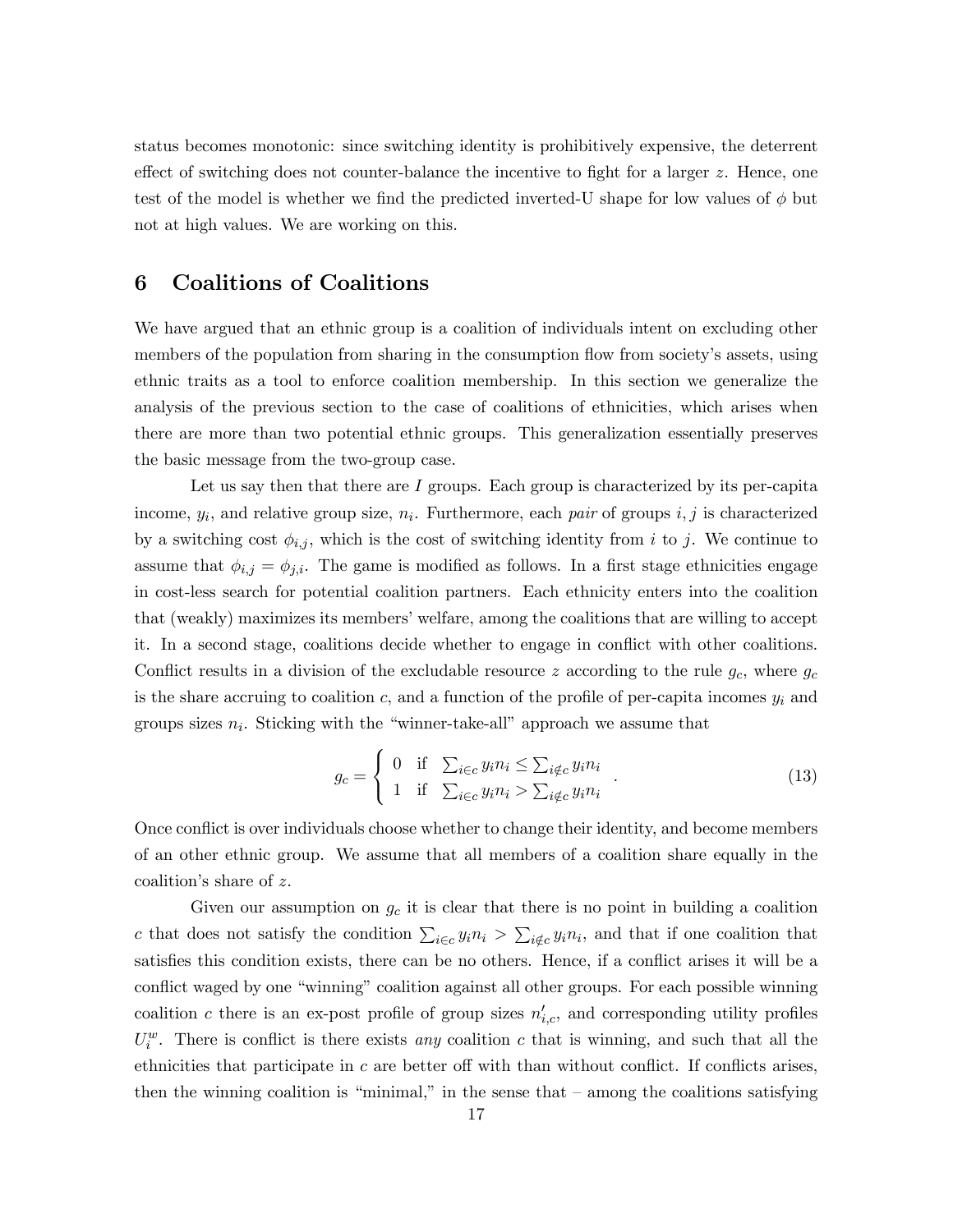$\sum_{i \in c} y_i n_i > \sum_{i \notin c} y_i n_i$ , it is the one such that  $\sum_{i \in c} n'_{i,c}$  is the smallest.

Importantly, it is not necessarily the case that all members of this minimal winning coalition are better off with conflict than without. To see this, consider what happens if there exists an alternative winning coalition whose members would all be better off with conflict. Members of the minimal winning coalition that are not members of this alternative coalition will be losers. Fore seeing this, they choose to invite the potential members of the minimal winning coalition to join them and wage conflict in order to preempt the formation of the alternative coalition.

In order to analyze the equilibrium one can proceed recursively as follows. First, identify the minimal winning coalition, as defined above. For each member  $j$  of the minimal winning coalition, the peace-conflict utility differential is given by the function

$$
U_j^p - U_j^w = \delta y_j + z \left( 1 - \frac{1 - \delta}{\sum_{i \in c} n_i'} \right). \tag{14}
$$

On the other hand, for each ethnicity  $j$  not in the minimal winning coalition the gains from switching are given by the function

$$
G_j = (1 - \delta) \left( \frac{z}{\sum_{i \in c} n'_i} - \phi_{j,c} y_j \right). \tag{15}
$$

In equation (15) we define  $\phi_{j,c}$  as the cost for members of group j of assimilating to the winning-coalition member "closest" to group j, in the sense that  $\phi_{j,c} = \min\{\phi_{j,i}; i \in c\}.$ 

In Figure 2 we plot against  $\sum_{i \in c} n'_i$  the families of curves defined by (14) and (15). There is one (14) curve for each ethnicity in the minimal winning coalition; and one (15) for each ethnicity not in it. The  $(14)$  curves – which are all upward sloping – are indexed by  $y_j$ , the per-capita income of the coalition members: the higher  $y_j$  the more to the left the peace-conflict utility differential curve: richer groups need a smaller coalition size in order to be induced to engage in conflict. The  $(15)$  curves – all downward sloping – are indexed by the cost of switching  $\phi_{j,c}y_j$ : the larger this cost, the more to the left the gain-from-switching curve: losers with high switching costs require a small size of the winning coalition to be induced to join it.

Let us define  $\underline{n}_c$  and  $\overline{n}_c$  the cutoffs of the lowest and highest gain-from-switching curves depicted in Figure 2. If initially we have  $\sum_{i \in c} n_i > \overline{n}_c$ , then no member of any of the losing groups wishes to switch, and we have  $\sum_{i \in c} n'_i = \sum_{i \in c} n_i$ . If, instead,  $\sum_{i \in c} n_i \le \overline{n}_c$ , then we have  $\sum_{i\in c} n'_i \in [\max(\sum_{i\in c} n_i,\underline{n}_c),\overline{n}_c]$ . The reasoning is this: if  $\sum_{i\in c} n_i \langle \underline{n}_c \rangle$  then at the initial group sizes all members of all groups wish to switch identity. The equilibrium cannot be less than  $\underline{n}_c$  because somebody would continue to switch. However, the switching does not necessarily continue all the way to  $\overline{n}_c$  because the economy may run out of potential switchers. In particular, if the population excluded from the winning coalition belongs mostly to ethnic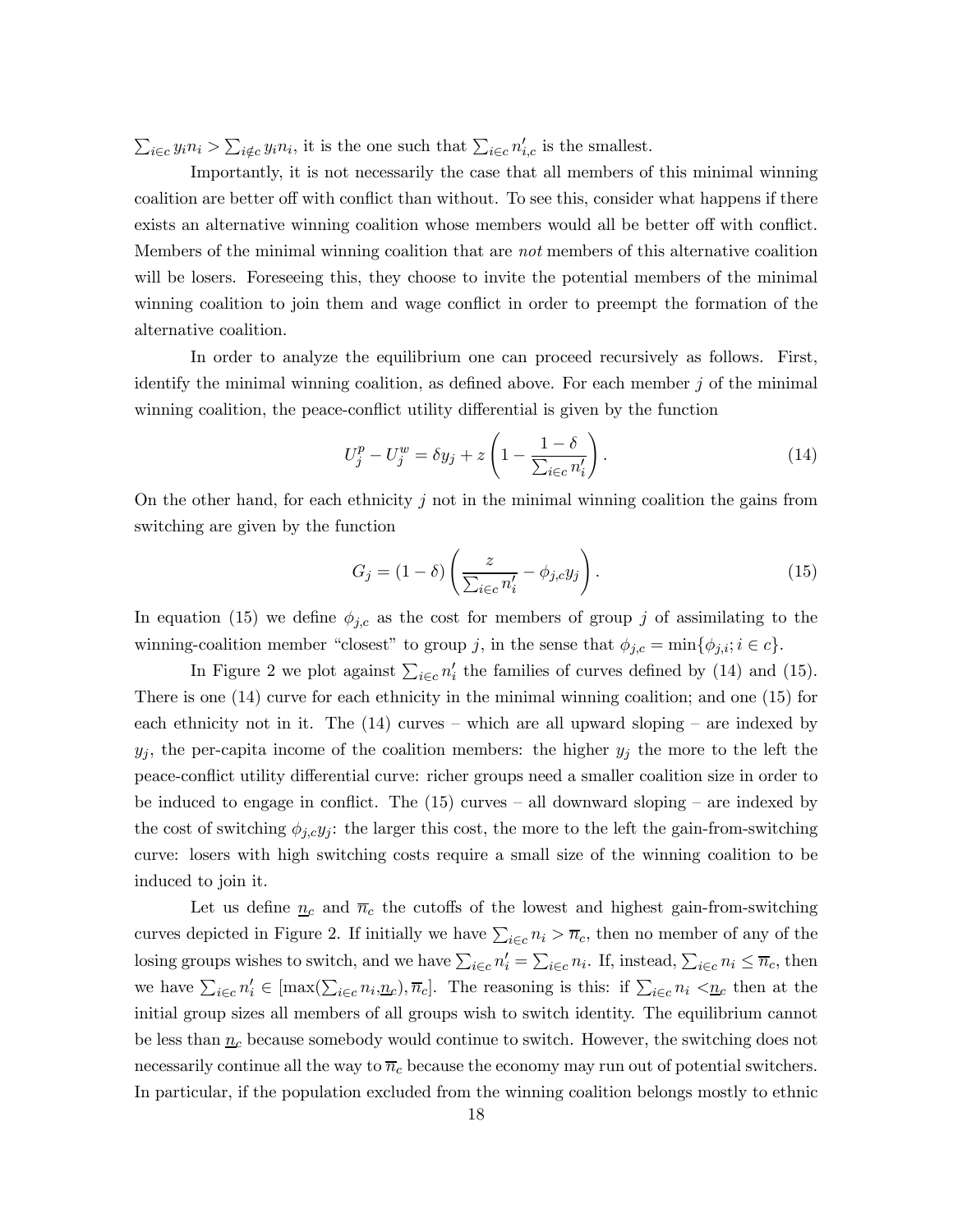groups whose gain-from-switching function is far to the left, then the equilibrium value of  $\sum_{i\in c} n'_i$  may be fairly close to  $\underline{n}_c$ . Define  $n_c^*$  this equilibrium value of  $\sum_{i\in c} n'_i$  contingent on winning coalition c waging a conflict.<sup>24</sup>

Now take  $n_c^*$  as given, and consider the coalition's decision to engage in conflict. Define  $\tilde{n}_c$  the lowest of the cutoffs of the peace-conflict utility differential curves:  $\tilde{n}_c = \min{\{\tilde{n}_i; i \in c\}}$ . If  $n_c^* < \tilde{n}_c$  then all the members of the minimal winning coalition prefer conflict to peace, and conflict ensues. As discussed above, however,  $n_c^* > \tilde{n}_c$  is not a sufficient condition for peace: there may be other winning, albeit not minimal, coalitions all of whose members would be better off under conflict. To check for this, it is necessary to repeat the analysis of Figure 2 for all possible winning coalitions. If one coalition  $c'$  is found such that  $n_{c'}^* < \tilde{n}_{c'}$  then conflict will take place. Since, conditional on conflict taking place, it is always better to be among the winners, foreseeing that conflict will take place anyway, all members of the minimum winning coalition chose to initiate a conflict. Hence, an important difference between the two-group and the multiple-group cases is that in the multiple-group case even groups that would prefer peace to conflict may decide to fight an ethnic conflict, if by doing so they can preempt the formation of an alternative belligerent winning coalition.

How does this analysis affect the list of conditions that are necessary for a conflict? It is useful to start from the case where  $y_i = y$  for every i, and  $\phi_{i,j} = \phi$  for every i, j. Then, the two families of curves in Figure 2 collapse into one curve each, as in Figure 1, and the minimum winning coalition c is just the smallest coalition whose membership exceeds  $50\%$ of the population. This minimum winning coalition will prefer conflict under the exact same conditions under which a single ethnic group would choose conflict in the two-group case. Furthermore, note that equality of incomes and equality of switching costs imply that if the minimum winning coalition does not gain from conflict, then no other coalition does. Hence, in this special case the set of necessary conditions to observe conflict is the exact same as the one with which we concluded the previous section, except that  $n_A$  is replaced by  $\sum_{i \in c} n_i$ .

With income and switching-cost heterogeneity the predictions become considerably more complex. For example, with income heterogeneity the minimum winning coalition may be composed of less than 50% of the population. Because what matters for the incentive to fight is ex-post group size, with switching-cost heterogeneity the minimum winning coalition may not be the coalition with the ex-ante smallest number of members. If one had complete data on the profile of  $y_i$  and  $\phi_{i,j}$ , one could use the model to predict what the minimum winning coalition would be and whether conflict would ensue. Without that information such 'structural' estimation is unfeasible. For now we therefore stick to the basic predictions of

 $^{24}$ There is an implict assumption in this discussion that members of the group with the greatest gain from switching will switch first, those with the second-largest gain will switch second, and so on. The equilibrium value of  $n_c^*$  is sensitive to this assumption.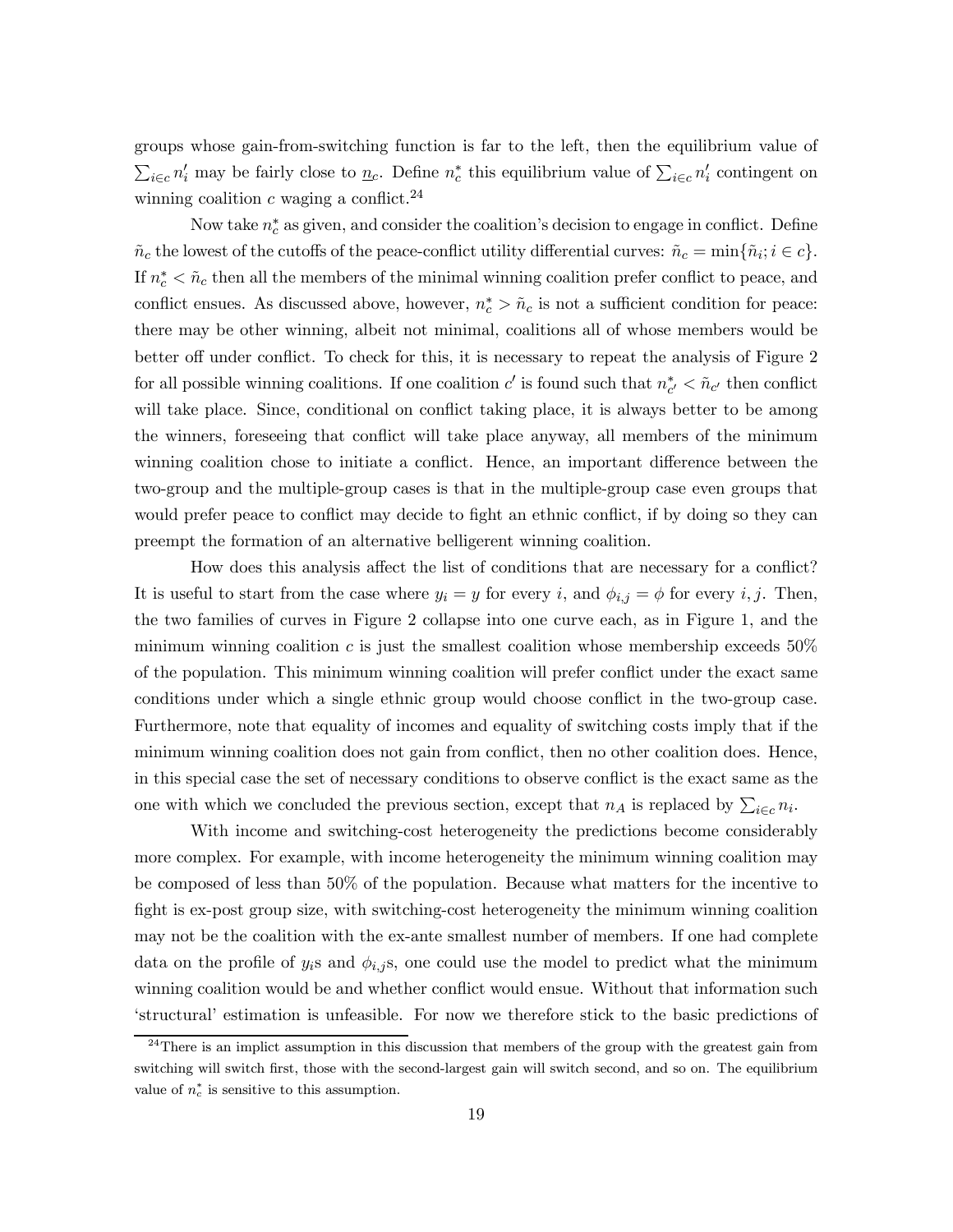the two-group model, as amended to allow for a minimum winning coalition.

## 7 Empirical Evidence

In this section we take a preliminary look at some data on the incidence of ethnic conflict in countries characterized by different values of (proxies for)  $n_A$  and z. We are trying to collect additional data on  $\phi$ ,  $y_A$ , and  $y_B$  so as to extend the reach of our empirical investigations.

#### 7.1 Data

Gurr and Harff (1997) collect data on internal conflict for a large sample of countries between 1954 and 1997. They use a four-fold taxonomy for their conflicts: Ethnic Wars, Revolutionary Wars, Abrupt or Disruptive Regime Changes, and Genocide/Politicides. Here are the codebook's definitions: "Ethnic wars are episodes of violent conflict between governments and national, ethnic, religious, or other communal minorities (ethnic challengers) in which the challengers seek major changes in their status;" "Revolutionary wars are episodes of violent conflict between governments and politically organized groups (political challengers) that seek to overthrow the central government, to replace its leaders, or to seize power in one region;" "Adverse (sic) or disruptive regime transitions are defined as major, abrupt shifts in patterns of governance, including state collapse, periods of severe elite or regime instability, and shifts away from democratic toward authoritarian rule. Abrupt but nonviolent transitions from autocracy to democracy are ... not included; "Geno/politicide is the promotion, execution, and/or implied consent of sustained policies by governing elites or their agents – or in the case of civil war, either of the contending authorities — that result in the deaths of a substantial portion of a communal group or politicized non-communal group." There are quantitative criteria for a conflict to be included in the data set: for example, ethnic and revolutionary wars must mobilize 1000 or more people on each side "(armed agents, demonstrators, troops)," and kill an average of 100 or more people per year. In the appendix we reproduce the "List of Episodes" from the Gurr and Harff data set.

It is abundantly clear from the definitions that none of these measures — nor combinations of them — maps perfectly in what we call "a conflict" in the model. We believe the closest choice is to combine "ethnic war," "genocide/politicide," and "revolutionary wars," and our preliminary results below are based on this variable. It is clear, however, that there is much noise in our dependent variable. On the other hand, we should also notice that similar explorations using "ethnic" alone; or "ethnic" and "genocide/politicide" gave qualitatively similar preliminary results. The conflict variable thus constructed varies over time and across countries. We further aggregate over time, so that our dependent variable,  $C_i$ ,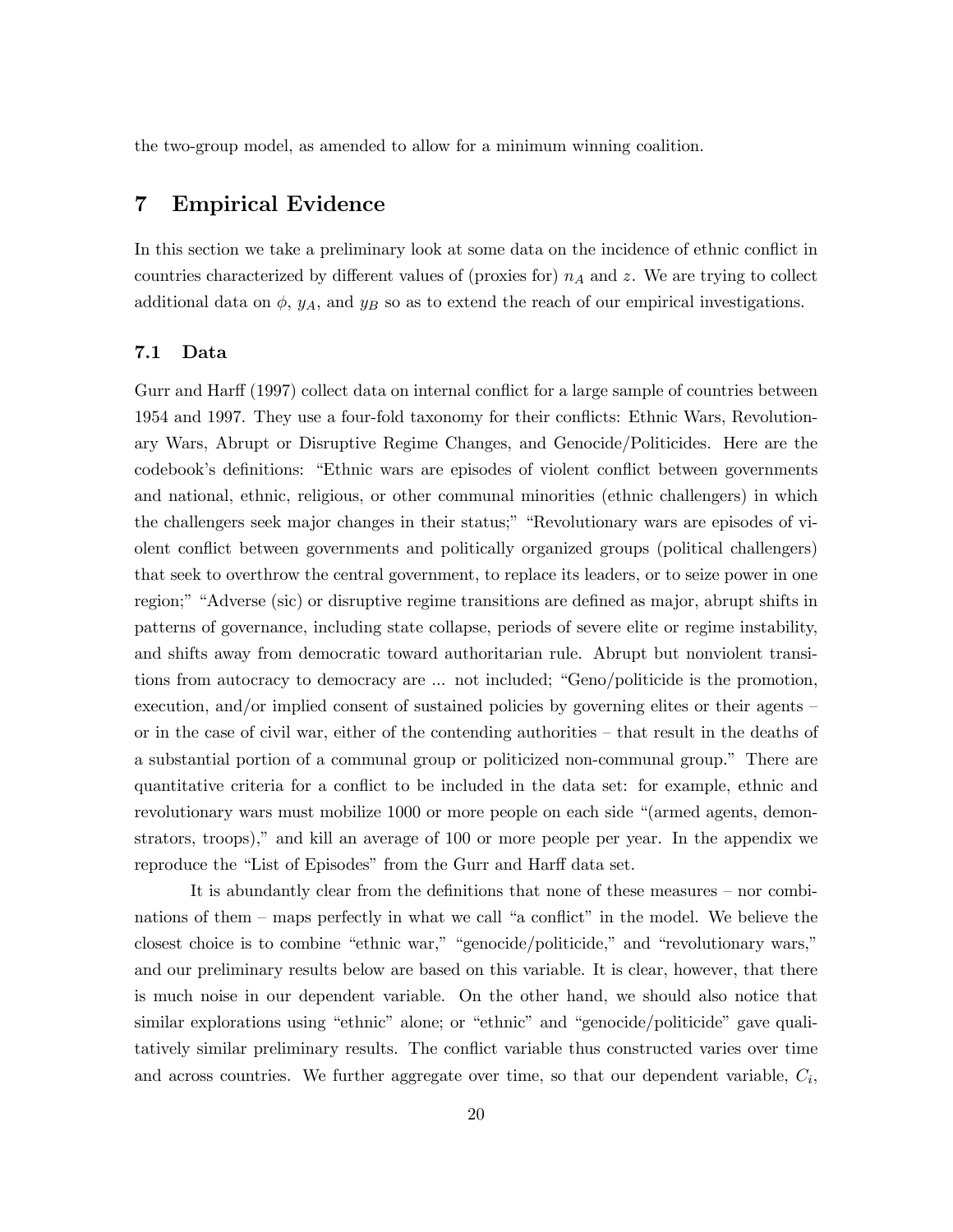takes the value of 1 if, country i ever experienced at least one conflict between 1954 and 1997, and zero otherwise.<sup>25</sup>

For relative group sizes we rely on data collected by Alesina et al. (2002), who have combined information from three sources: Encyclopedia Britannica, CIA Factbook, and Ethnologue. For each country, the Alesina et al. data set reports the percentage in the total population of each ethnic group present within the country's borders. It goes without saying that there is an abundant measure of subjectivity in defining ethnicity, so these measures of relative group sizes are only as good as the authors of the three background sources' judgment. Somewhat reassuringly, it seems that Alesina et al. have found that the three sources tend to be highly consistent.

There are many conceivable measures of the size of the expropriable economic resources, z, that form the object of the potential conflict. Here we follow previous authors, such as Collier and Hoeffler, in mainly focussing on the share of primary commodity exports in GDP, as drawn from the World Bank's World Development Indicators data set. Specifically, for each country we use the post-1960 average (for most countries 1960 is the earliest year with available data).We have also looked, with similar results, at the share of the mining sector in GDP, as reported in United Nations (1985, 1995, 2000).

#### 7.2 A Cross-Tabulation and a Regression

Our model has especially sharp empirical predictions for the special case in which there are only two ethnic groups in the country. In order to begin exploring the model's consistency with the data, therefore, we start by focussing on a sub-sample of countries that closely approximate this special case. In particular, we work with countries that satisfy one or both of the following two criteria: (i) the two largest groups account for at least 90% of the population; and/or (ii) the largest group accounts for at least 50% of the population. The first criterion closely matches the idea of isolating countries wit (for practical purposes) only two groups. The second criterion is essentially meant to increase sample size, and it can be loosely justified on the basis of the multiple-group model. When one group exceeds 50% of the population, but the largest two groups do not exceed 90%, it is highly likely that the minimum winning coalition will be the one constituted by the largest group with no additional allies. This makes these countries for all practical purposes indistinguishable from

<sup>&</sup>lt;sup>25</sup>An alternative widely used data set on civil wars is Singer and Small (1994), which varies somewhat from Gurr and Harff (1997) in coverage and in criteria for inclusion. In general, the Singer and Small data set appears to be more demanding — it implies fewer conflicts — but it is hard to say on an ex-ante basis that one is better than the other. Fortunately, when we use Singer and Small for the empirical exercise described below we obtain very similar results.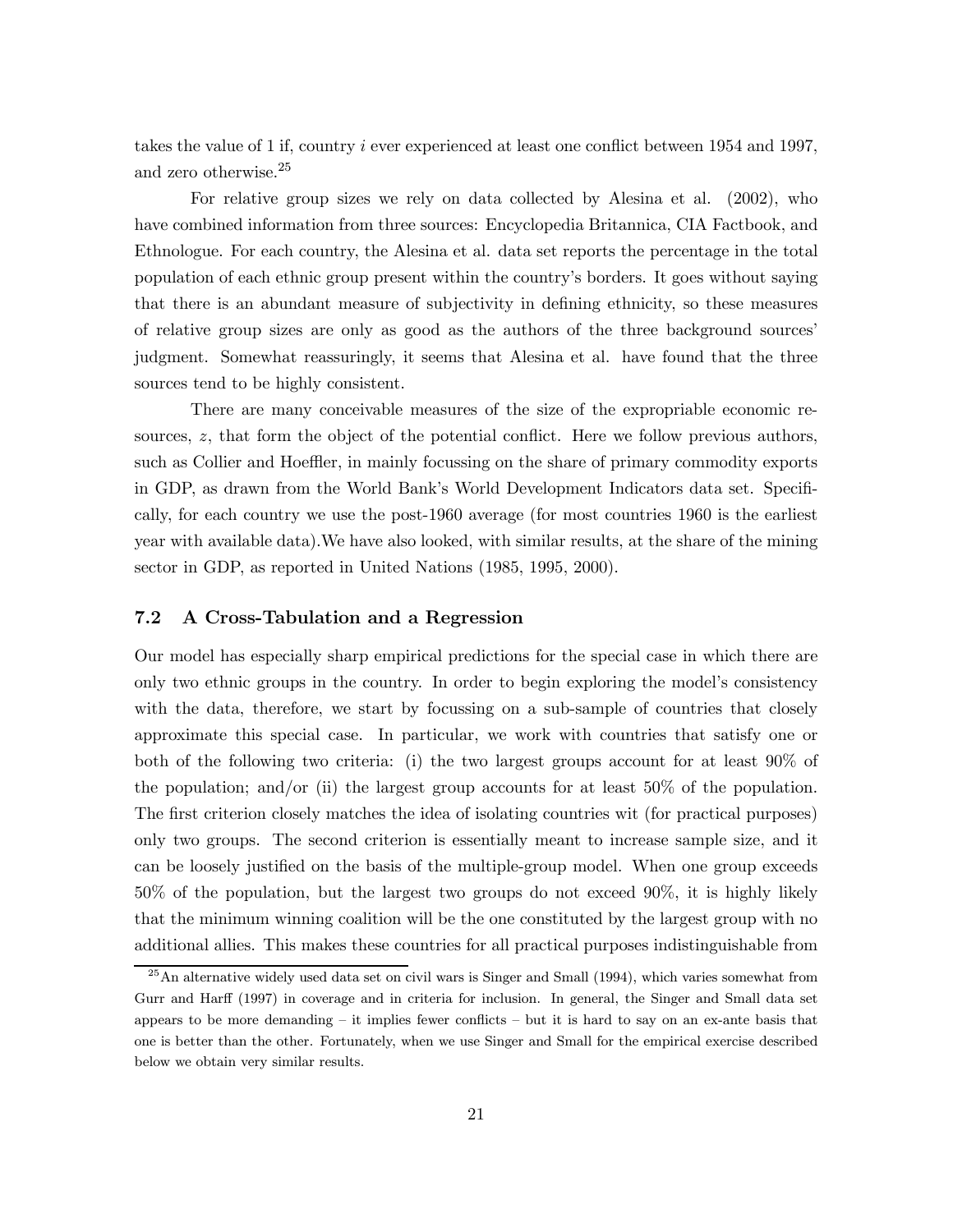those with only two groups. Applying these criteria we obtain a sample of  $110$  countries.<sup>26</sup>

Now consider again our list of conditions for conflict in section 5.1. Two of them are:

- Intermediate values of  $n_A$ .
- *And* intermediate values of z.

As a preliminary check to see if we are on the right path we ask if countries that match these conditions seem more likely to experience conflict than the others. Define  $n_1$ the relative size of the largest ethnic group. It is clear that  $n_A$  will be intermediate when the largest ethnic group is not to large. Hence, these conditions can be rewritten as

- Small values of  $n_1$ .
- *And* intermediate values of z.

We perform the following exercise. We classify countries as "small  $n_1$ " if  $n_1$  is below the sample median, and high  $n_1$  otherwise. Similarly, we break them down into three z−groups: bottom third, intermediate, and top third. We thus have 6  $n_1$ -z cells and we can look at the incidence of conflict, measured as the fraction of countries such that  $C_i = 1$ , within each of these cells. The results are reported in Table 1 (the numbers in parenthesis are the numbers of countries in the various cells), and are quite consistent with the theory. For the low  $n_1$  group we seem to observe a pronounced inverted-U shaped relationship in z, but no such curve appears in the high- $n_1$  group.

In order to put standard errors on this result, in Table 2 we repeat basically the same exercise in Probit form. The regression estimates the probability of conflict as a function of a dummy variable that takes the value of 1 if  $n_1$  is below the sample median; a dummy variable for intermediate z; and a dummy variable that interacts the two. In one specification we further control for the log of per-capita income (in 1960). Qualitatively, the coefficient on the interaction term has the predicted sign, but it is barely significantly different from zero — indeed, insignificant when per-capita income is controlled for — unless the interaction term is entered by itself.

However, the predictive power of the model is restored when, instead of using the dummy for  $n_1$  below the median, one uses  $n_1$  directly. The results are displayed in Table 3: countries with intermediate values of z have significantly larger probabilities of conflict, but this effect (significantly) dissipates as  $n_1$  increases.

<sup>&</sup>lt;sup>26</sup>The first criterion selects 83 countries, and the second ads the remaining 27. The results *are* sensitive to whether or not the second criterion is used: on the sample of 83 countries selected by the first criterion alone we get no significant pattern in the data. The results are not significant, owever, to a 95% threshold on the first criterion.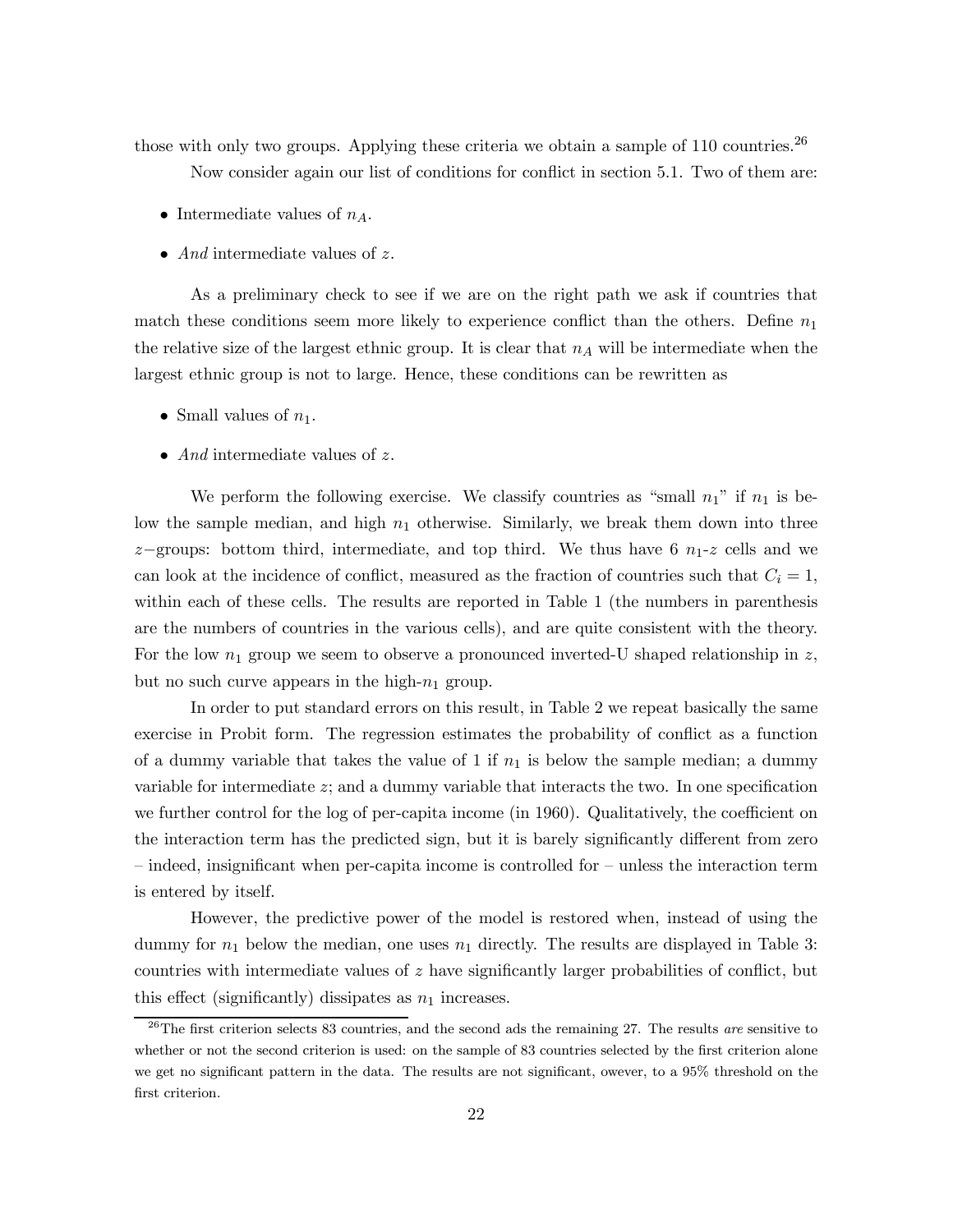|                                | Size of Largest Group $(n_1)$ |                    |  |  |
|--------------------------------|-------------------------------|--------------------|--|--|
| <b>Primary Commodity Share</b> | Below Median                  | Above Median       |  |  |
| Bottom Third                   | .42                           | .24                |  |  |
|                                | (19)                          | (17)               |  |  |
| Middle Third                   | .62                           | .24                |  |  |
|                                | (13)                          | $\left( 25\right)$ |  |  |
| Top Third                      | .22                           | .31                |  |  |
|                                | $^{\prime}23$                 | $\left(13\right)$  |  |  |

Table 1: Incidence of Conflict by  $n_1$  and Share of Commodity Exports in GDP

Table 2: Incidence of Conflict by  $n_1$  and Share of Commodity Exports: Probit Version

| Probability of Conflict |        |           |           |  |  |
|-------------------------|--------|-----------|-----------|--|--|
| Intermediate z          | .88    | .87       | .61       |  |  |
| $\times$ Low $n_1$      | (2.33) | (1.59)    | (1.063)   |  |  |
| Intermediate z          |        | $-.08$    | .13       |  |  |
|                         |        | $(-0.23)$ | (0.34)    |  |  |
| Low $n_1$               |        | .13       | .25       |  |  |
|                         |        | (0.40)    | (0.77)    |  |  |
| $\log(y)$               |        |           | $-.46$    |  |  |
|                         |        |           | $(-2.76)$ |  |  |
|                         | 110    | 110       | 109       |  |  |

# 8 Conclusions

We have developed a new, simple explanation for ethnic conflict (broadly construed). Our explanation is that ethnicity serves the purpose of enforcing membership into coalitions: the members of the winning group use the physical or cultural differences that separate them from other groups to enforce the exclusion of the losers from sharing into the spoils of the conflict. In ethnically homogeneous societies such ex-post enforcement is much more costly.

The economics literature on ethnic conflict has emphasized relative group size. One implication of our theory is that another key dimension is ethnic group "distance": ceteris paribus, ethnic groups are more likely to clash the more pronounced the differences that mark the ethnic cleavage. We argued that physical differences are probably the most impor-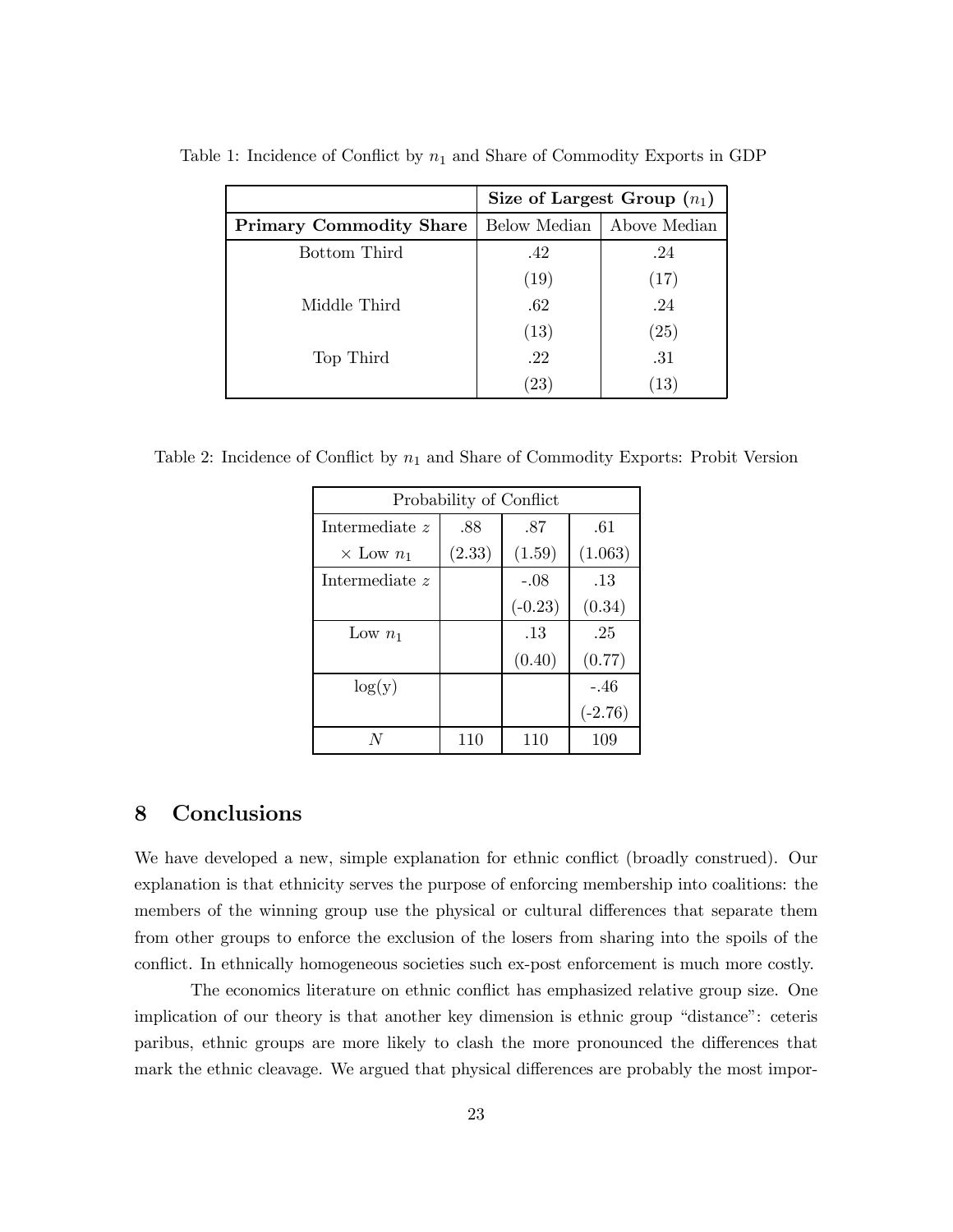| Probability of Conflict |        |           |           |  |  |
|-------------------------|--------|-----------|-----------|--|--|
| Intermediate z          | .13    | $-4.37$   | $-3.86$   |  |  |
| $\times n_1$            | (0.43) | $(-2.26)$ | $(-1.92)$ |  |  |
| Intermediate z          |        | 3.85      | 3.50      |  |  |
|                         |        | (2.36)    | (2.07)    |  |  |
| $n_1$                   |        | 1.29      | 1.45      |  |  |
|                         |        | (1.27)    | (1.36)    |  |  |
| log(y)                  |        |           | $-.46$    |  |  |
|                         |        |           | $(-2.77)$ |  |  |
|                         | 110    | 110       | 109       |  |  |

Table 3: Incidence of Conflict by  $n_1$  and Share of Commodity Exports: Probit Using  $n_1$ 

tant sources of distance, followed by language. Consistent with empirical evidence religion, instead, is not as significant.

# 9 References

Alesina, Alberto; Baqir, Reza, and William Easterly (1999): "Public Goods and Ethnic Divisions," Quarterly Journal of Economics, Vol. 114 (4). p 1243-84. November 1999.

Alesina, Alberto, and Eliana La Ferrara (2000): "Participation in Heterogeneous Communities," Quarterly Journal of Economics, Vol. 115 (3). p 847-904, August 2000.

Alesina, Alberto; Devleeschauwer, Arnaud; Wacziarg, Romain; Easterly, William, and Sergio Kurlat (2002): "Fractionalization," unpublished, Stanford University.

Anderson, B. (1983): *Imagined Communities*, Verso, London.

Bates, Robert H. (1983): "Modernization, Ethnic Competition, and the Rationality of Politics in Contemporary Africa," in State versus Ethnic Claims: African Policy Dilemmas, Donald Rothchild and Victor A. Olunsorola (eds.), Boulder, CO: Westview Press.

Collier, Paul (2001): "Ethnic Diversity: An Economic Analysis of its Implications," Economic Policy, 32, 129-66.

Collier, Paul. and Anke Hoeffler (2001): "Greed and Grievance in Civil War," unpublished, World Bank.

Easterly, William and Levine, Ross (1997): "Africa's growth tragedy: policies and ethnic divisions." Quarterly Journal of Economics, 112, November, 1203-1250.

The Economist (2000): "How do you pronounce hate?" 15 June, 56.

Fearon, James (1999): "Why Ethnic Politics and "Pork" Tend to Go Together,"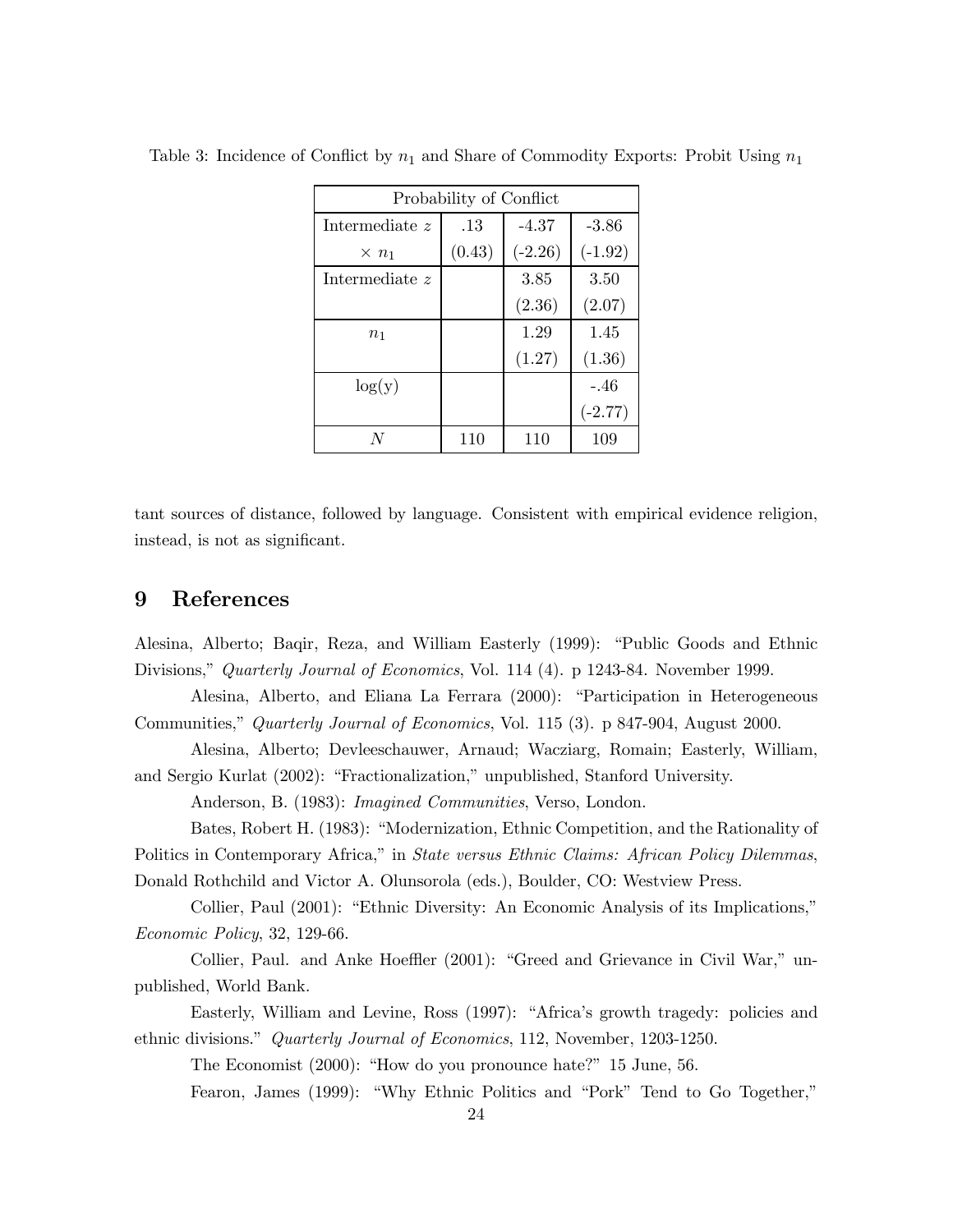unpublished, Stanford University.

Fearon, James and David Laitin (1996): "Explaining Interethnic Cooperation," American Political Science Review, 90, 4, December, 715-735.

Fearon, James and David Laitin (2000): "Violence and the Social Construction of Ethnic Identity," International Organization, 54, 4, Autumn, 845-877.

Fearon, James, and David Laitin (2001): "Ethnicity Insurgency, and Civil War," unpublished, Stanford University.

Fox, Jonathan (1997): "The Salience of Religious Issues in Ethnic Conflicts: A Large-N Study," Nationalism & Ethnic Politics, 3, 3, Autumn, 1-19.

Gershenson, Dmitriy, and Herschel I. Grossman (2000): "Civil Conflict: Ended or Never Ending?" Journal of Conflict Resolution, 44, 6, December, 807-821.

Grossman, Herschel I (1991): "A General Equilibrium Model of Insurrections," American Economic Review, 81, 4, 912-921.

Grossman, Herschel I. (1999): "Kleptocracy and Revolutions," Oxford Economic Papers, 51, April, 267-283.

Grossman, Herschel I. and Juan Mendoza (2001): "Scarcity and Appropriative Action," unpublished, Brown University.

Gurr, Ted Robert (2000): *Peoples Versus States: Minorities at Risk in the New* Century, United States Institute of Peace.

Gurr and Harff (1997): State Failure Task Force Dataset. Available at www.bsos.umd.edu/cidcm/stfail/s Hirshleifer, J. (1995) "Anarchy and its Breakdown," Journal of Political Economy,

103, February, 26-52.

Horowitz, Donald L. (1985): Ethnic Groups in Conflict. Berkeley, CA: University of California Press.

McDermott, John (1997): "Exploitation and Growth," Journal of Economic Growth, 2, September, 251-278.

Miguel, Edward (2000): "Ethnic Diversity and School Funding in Kenya," unpublished, Berkeley..

Peterson, Scott (2000): Me Against My Brother : At War in Somalia, Sudan and Rwanda, Routledge.

Singer, J. David, and Melvin H. Small (1994): "Correlates of War Project: International and Civil War Data, 1816-1992," Inter-University Consortium for Political and Social Research, ICPSR 9905, April.

Tornell, Aarón, and Andrés Velasco (1992): "The Tragedy of the Commons and Economics Growth: Why Does Capital Flow from Poor to Rich Countries?" Journal of Political Economy, 100, 6, 1208-1231.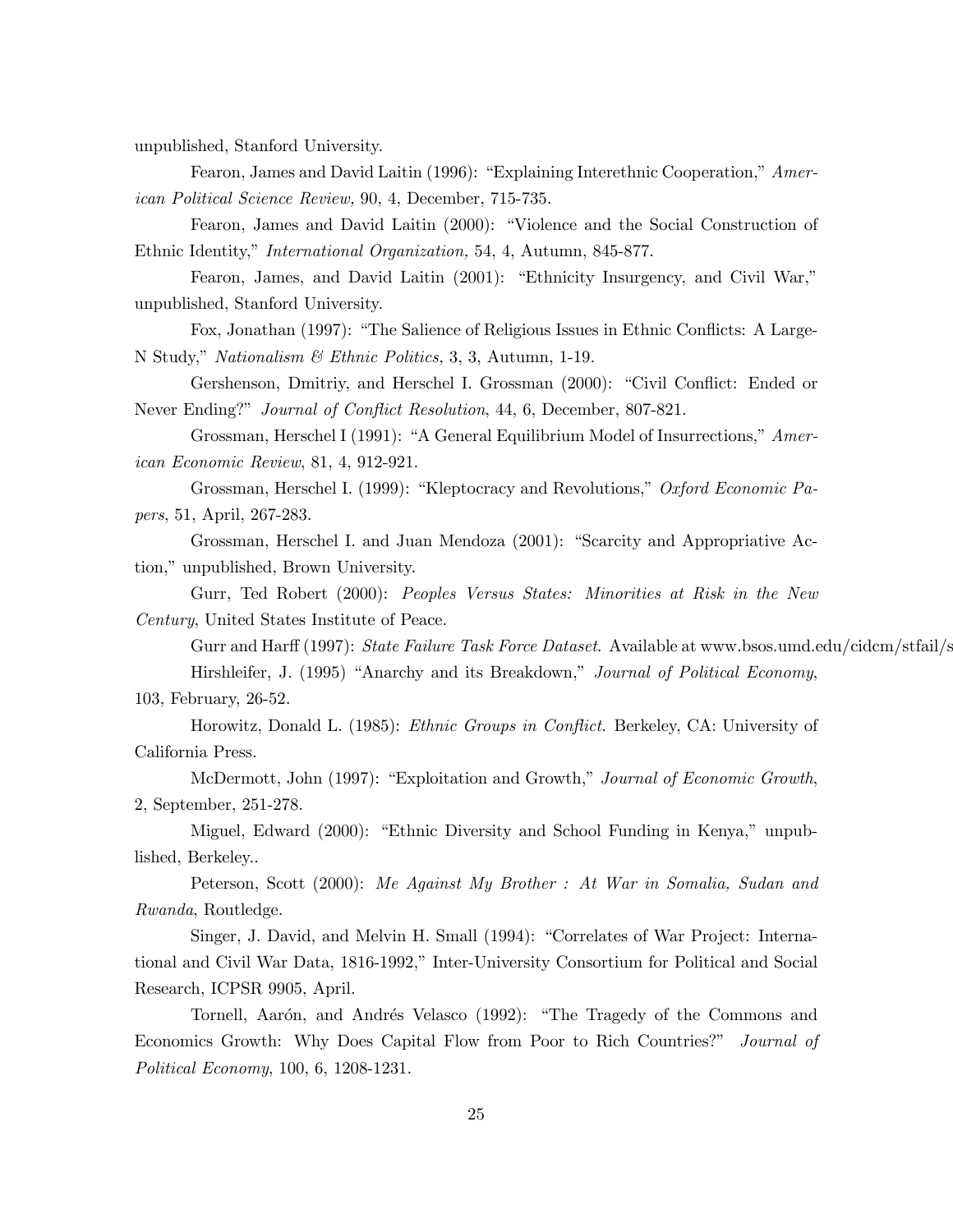| Country           | WB code              | Confl.           | $n_1$      | Comm. Exports | P.C. GDP |
|-------------------|----------------------|------------------|------------|---------------|----------|
| Albania           | ALB                  | $\theta$         | 0.95       | 1.63          | 3160.25  |
| Antigua and Barb. | ATG                  | $\boldsymbol{0}$ | 0.91       | 3.73          | 11596.80 |
| Armenia           | ARM                  | 0                | 0.93       | 3.95          | 3106.57  |
| Australia         | <b>AUS</b>           | $\boldsymbol{0}$ | 0.95       | 6.10          | 15170.14 |
| Austria           | AUT                  | $\boldsymbol{0}$ | 0.99       | 2.15          | 12852.59 |
| Bahamas           | <b>BHS</b>           | 0                | 0.85       | 74.12         | 11340.50 |
| Bahrain           | <b>BHR</b>           | 0                | 0.63       | 77.55         | 11077.20 |
| Bangladesh        | <b>BGD</b>           | 0                | 0.98       | 0.50          | 1198.78  |
| Barbados          | <b>BRB</b>           | 0                | 0.80       | 0.78          | 10854.08 |
| Belarus           | BLR                  | $\boldsymbol{0}$ | 0.78       | 3.16          | 7157.22  |
| Belgium           | <b>BEL</b>           | $\boldsymbol{0}$ | 0.55       | 6.42          | 14033.22 |
| <b>Brazil</b>     | <b>BRA</b>           | $\boldsymbol{0}$ | 0.54       | 1.43          | 4564.31  |
| <b>Brunei</b>     | <b>BRN</b>           | $\boldsymbol{0}$ | 0.67       | 70.65         |          |
| Bulgaria          | BGR                  | $\overline{0}$   | 0.85       | 8.59          | 5742.79  |
| Comoros           | COM                  | $\overline{0}$   | 1.00       | 0.74          | 2816.92  |
| Congo             | COG                  | $\overline{0}$   | 0.51       | 44.71         | 1501.62  |
| Costa Rica        | CRI                  | $\boldsymbol{0}$ | 0.87       | 1.38          | 4462.67  |
| Czech Rep.        | CZE                  | $\boldsymbol{0}$ | 0.81       | 4.29          | 14097.89 |
| Denmark           | <b>DNK</b>           | $\boldsymbol{0}$ | 0.96       | 2.35          | 15726.61 |
| Djibouti          | DJI                  | $\boldsymbol{0}$ | 0.60       | 0.34          | 1525.89  |
| Dominica          | <b>DMA</b>           | $\overline{0}$   | 0.89       | 0.27          | 6171.14  |
| Ecuador           | ECU                  | $\overline{0}$   | 0.55       | 10.51         | 3110.33  |
| Estonia           | <b>EST</b>           | $\overline{0}$   | 0.62       | 9.08          | 8006.43  |
| Fiji              | FJI                  | $\overline{0}$   | 0.49       | 1.02          | 4043.14  |
| France            | <b>FRA</b>           | $\boldsymbol{0}$ | 0.88       | 1.35          | 13630.31 |
| Germany, West     | DEU                  | $\boldsymbol{0}$ | 0.95       | 1.04          | 9253.09  |
| Ghana             | <b>GHA</b>           | $\boldsymbol{0}$ | 0.52       | 7.29          | 1457.70  |
| Greece            | ${\rm GRC}$          | $\boldsymbol{0}$ | 0.95       | 1.82          | 8122.10  |
| Grenada           | <b>GRD</b>           | $\overline{0}$   | 0.85       | 0.11          | 4470.64  |
| Haiti             | HTI                  | $\overline{0}$   | 0.95       | 0.18          | 1145.49  |
| Honduras          | <b>HND</b>           | $\boldsymbol{0}$ | 0.90       | 2.06          | 2031.86  |
| Hong Kong         | <b>HKG</b>           | 0                | $\rm 0.95$ | $1.87\,$      | 13187.26 |
| Hungary           | HUN                  | 0                | 0.92       | 3.59          | 8484.72  |
| Iceland           | $\operatorname{ISL}$ | $\boldsymbol{0}$ | 0.96       | $3.06\,$      | 14181.84 |
| Ireland           | IRL                  | $\boldsymbol{0}$ | 0.94       | 1.81          | 8899.45  |
| Italy             | <b>ITA</b>           | $\boldsymbol{0}$ | 0.94       | 0.92          | 12466.27 |
| Jamaica           | JAM                  | $\boldsymbol{0}$ | 0.76       | 4.30          | 3343.15  |
| Japan             | $_{\mathrm{JPN}}$    | 0                | $\rm 0.99$ | $\rm 0.22$    | 12450.90 |
| Kyrgyzstan        | KGZ                  | $\boldsymbol{0}$ | 0.52       | 6.39          | 3297.20  |
| Latvia            | <b>LVA</b>           | $\boldsymbol{0}$ | 0.52       | $6.53\,$      | 7296.67  |
| Lithuania         | $\mathop{\rm LTU}$   | 0                | $0.80\,$   | 6.99          | 7253.50  |
| Macedonia         | <b>MKD</b>           | $\boldsymbol{0}$ | $0.65\,$   | 7.56          | 4811.86  |
| Malawi            | $\operatorname{MWI}$ | $\boldsymbol{0}$ | $0.58\,$   | $0.43\,$      | 673.22   |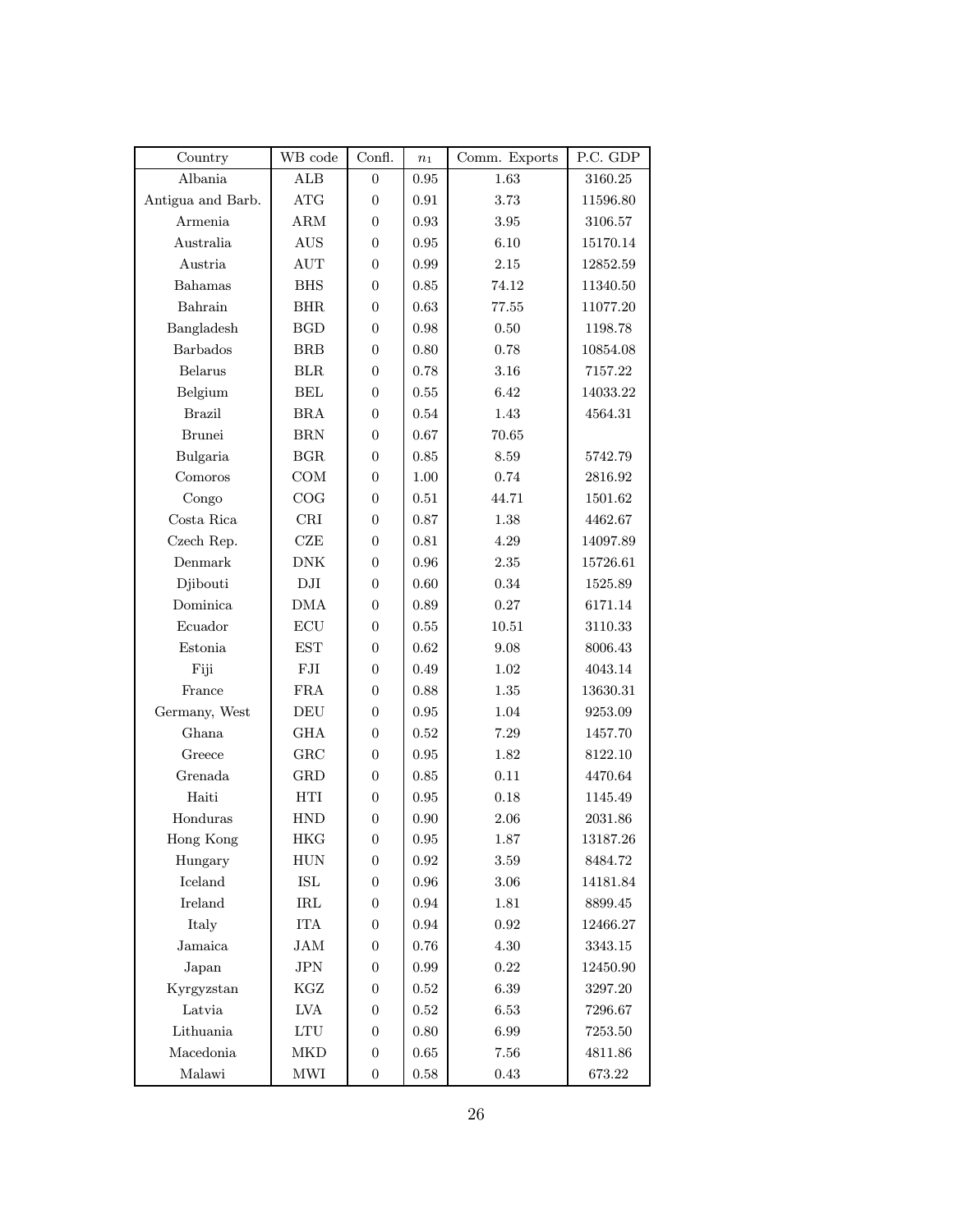| Country                           | WB code                   | Confl.           | $n_1$      | Comm. Exports | P.C. GDP |
|-----------------------------------|---------------------------|------------------|------------|---------------|----------|
| Malaysia                          | <b>MYS</b>                | $\overline{0}$   | 0.59       | 20.47         | 4440.30  |
| Malta                             | <b>MLT</b>                | 0                | 0.96       | 0.49          | 4331.93  |
| Mauritius                         | <b>MUS</b>                | $\overline{0}$   | 0.68       | 0.41          | 6333.71  |
| Mexico                            | <b>MEX</b>                | $\overline{0}$   | 0.60       | 6.05          | 5908.02  |
| Mongolia                          | MNG                       | $\theta$         | 0.90       | 34.72         | 1802.00  |
| Nepal                             | <b>NPL</b>                | $\overline{0}$   | 0.53       | 0.31          | 1025.23  |
| Netherlands                       | $\mbox{NLD}$              | $\overline{0}$   | 0.96       | 9.00          | 13988.45 |
| New Zealand                       | NZL                       | $\overline{0}$   | 0.88       | 6.02          | 13540.15 |
| Niger                             | <b>NER</b>                | $\overline{0}$   | 0.56       | 10.00         | 1264.87  |
| Norway                            | <b>NOR</b>                | $\overline{0}$   | 0.99       | 17.02         | 14680.82 |
| Panama                            | PAN                       | $\overline{0}$   | 0.70       | 0.59          | 4086.61  |
| Papua New Guinea                  | <b>PNG</b>                | $\theta$         | 0.84       | 23.86         | 3579.41  |
| Paraguay                          | <b>PRY</b>                | $\Omega$         | 0.95       | 2.93          | 3486.43  |
| Poland                            | POL                       | $\overline{0}$   | 0.98       | 3.39          | 6359.45  |
| Portugal                          | PRT                       | $\overline{0}$   | 1.00       | 2.23          | 7233.71  |
| Saint Kitts and Nevis             | <b>KNA</b>                | $\overline{0}$   | 0.95       | 0.04          | 8543.09  |
| Saint Vincent and Grenanda        | <b>VCT</b>                | $\overline{0}$   | 0.65       | 0.50          | 5599.68  |
| Saudi Arabia                      | SAU                       | $\overline{0}$   | 0.90       | 41.21         | 8930.48  |
| Seychelles                        | $_{\mathrm{SYC}}$         | $\overline{0}$   | 0.89       | 9.08          | 6484.74  |
| Singapore                         | SGP                       | $\theta$         | 0.76       | 30.45         | 12518.82 |
| Slovak Republic                   | <b>SVK</b>                | $\overline{0}$   | 0.86       | 5.31          | 10650.75 |
| Slovenia                          | <b>SVN</b>                | $\overline{0}$   | 0.91       | 3.16          | 12747.33 |
| Solomon Islands                   | <b>SLB</b>                | $\overline{0}$   | 0.93       | 16.83         | 1668.44  |
| Spain                             | <b>ESP</b>                | $\overline{0}$   | 0.72       | 1.17          | 9028.10  |
| St. Lucia                         | <b>LCA</b>                | $\overline{0}$   | 0.90       | 0.12          | 5082.95  |
| Sweden                            | <b>SWE</b>                | $\overline{0}$   | 0.90       | 3.84          | 14867.18 |
| Switzerland                       | <b>CHE</b>                | $\theta$         | 0.65       | 1.11          | 20180.18 |
| Tunisia                           | <b>TUN</b>                | $\overline{0}$   | 0.98       | 6.68          | 4113.21  |
| Uruguay                           | <b>URY</b>                | $\boldsymbol{0}$ | 0.88       | 2.89          | 6877.82  |
| Venezuela                         | ${\rm VEN}$               | $\overline{0}$   | 0.67       | 21.46         | 6752.92  |
| West. Samoa                       | <b>WSM</b>                | $\boldsymbol{0}$ | 0.93       | 0.42          | 1843.67  |
| Zambia                            | ZMB                       | $\boldsymbol{0}$ | $\rm 0.99$ | $25.39\,$     | 1532.02  |
| Algeria                           | <b>DZA</b>                | $\mathbf{1}$     | 0.80       | 22.43         | 4489.62  |
| Argentina                         | ${\rm ARG}$               | $\mathbf{1}$     | $\rm 0.85$ | $1.04\,$      | 8752.49  |
| Azerbaijan                        | AZE                       | $\mathbf{1}$     | 0.83       | 11.49         | 2728.20  |
| Chile                             | $\operatorname{CHL}$      | $\mathbf{1}$     | 0.90       | 14.01         | 5185.55  |
| China                             | CHN                       | $\mathbf{1}$     | $\rm 0.92$ | 1.97          | 1458.26  |
| Colombia                          | $\ensuremath{\text{COL}}$ | $\mathbf{1}$     | 0.58       | $3.61\,$      | 3739.27  |
| Croatia                           | $\operatorname{HRV}$      | $\mathbf{1}$     | 0.78       | $4.65\,$      | 8045.75  |
| Cyprus                            | $\mathrm{CYP}$            | $\mathbf{1}$     | 0.78       | $1.32\,$      | 7148.83  |
| Dominican Republic                | DOM                       | $\mathbf{1}$     | 0.73       | $0.26\,$      | 2686.78  |
| Egypt                             | $_{\rm EGY}$              | $\mathbf{1}$     | 0.99       | $5.04\,$      | 2542.45  |
| $\mathop{\hbox{\rm El}}$ Salvador | $\rm{SLV}$                | $\mathbf{1}$     | $\rm 0.89$ | $1.35\,$      | 3933.98  |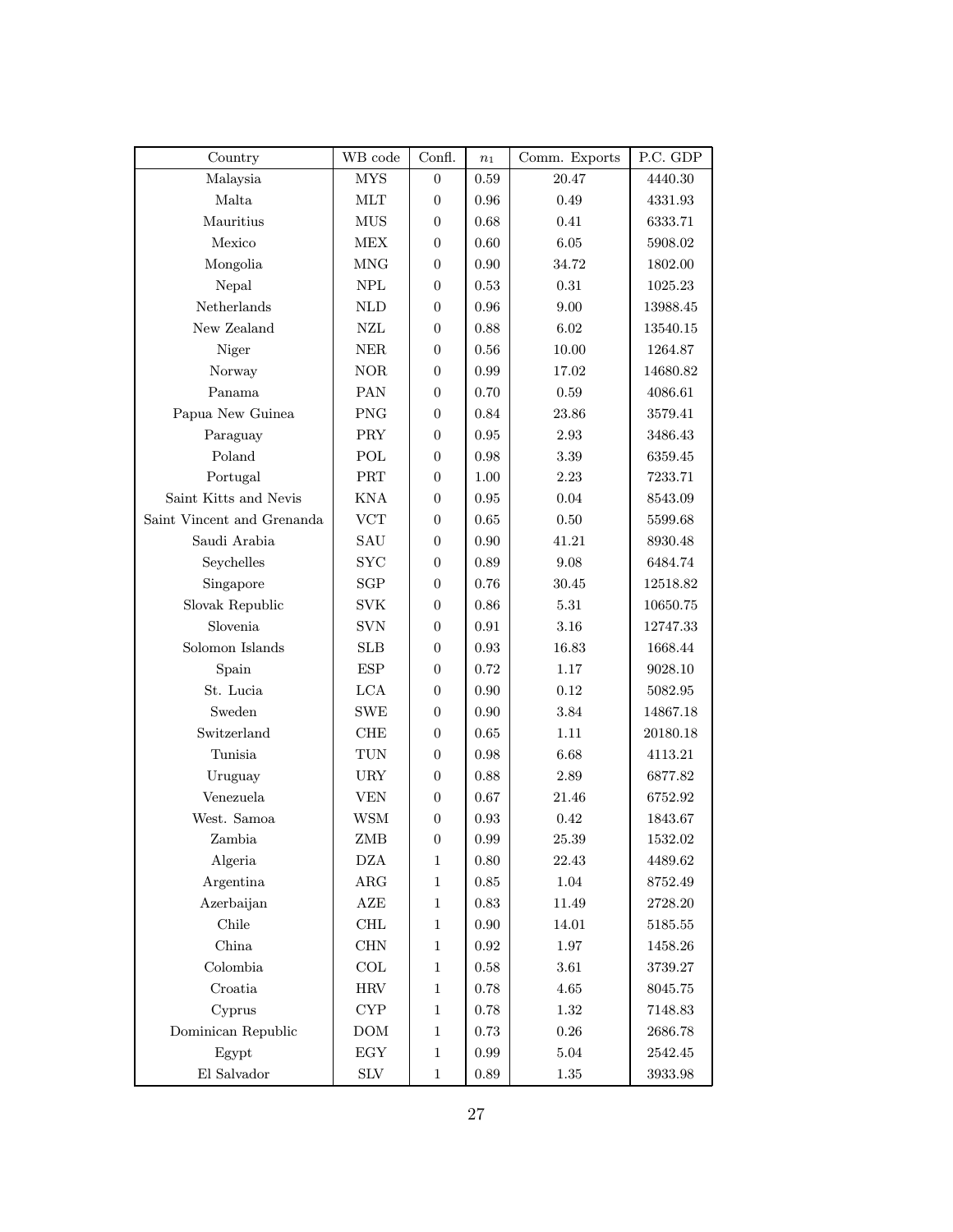| Country              | WB code    | Confl.       | $n_1$ | Comm. Exports | P.C. GDP |
|----------------------|------------|--------------|-------|---------------|----------|
| India                | <b>IND</b> | 1            | 0.72  | 0.65          | 1264.10  |
| Iran                 | <b>IRN</b> | $\mathbf{1}$ | 0.51  | 12.80         | 4091.52  |
| Iraq                 | IRQ.       | $\mathbf{1}$ | 0.77  | 35.08         | 4393.37  |
| Israel               | <b>ISR</b> | $\mathbf{1}$ | 0.82  | 1.13          | 9896.29  |
| Jordan               | <b>JOR</b> | 1            | 0.98  | 6.55          | 3569.42  |
| Liberia              | <b>LBR</b> | $\mathbf{1}$ | 0.95  | 40.46         | 912.70   |
| Moldova              | <b>MDA</b> | $\mathbf{1}$ | 0.64  | 0.92          | 2631.00  |
| Morocco              | <b>MAR</b> | 1            | 0.99  | 4.13          | 2616.35  |
| Nicaragua            | <b>NIC</b> | 1            | 0.69  | 2.82          | 3457.55  |
| Oman                 | <b>OMN</b> | $\mathbf{1}$ | 0.74  | 32.16         | 6939.46  |
| Philippines          | PHL        | $\mathbf{1}$ | 0.92  | 2.27          | 2621.80  |
| Romania              | <b>ROM</b> | 1            | 0.89  | 3.56          | 3626.44  |
| Rwanda               | <b>RWA</b> | 1            | 0.90  | 0.99          | 990.95   |
| Somalia              | SOM        | $\mathbf{1}$ | 0.98  | 1.21          | 891.37   |
| South Africa         | ZAF        | $\mathbf{1}$ | 0.75  | 4.36          | 6569.00  |
| South Korea          | <b>KOR</b> | 1            | 1.00  | 1.23          | 5309.61  |
| Sri Lanka            | <b>LKA</b> | $\mathbf{1}$ | 0.74  | 3.51          | 2030.24  |
| Sudan                | <b>SDN</b> | $\mathbf{1}$ | 0.52  | 2.83          | 847.39   |
| Syria                | <b>SYR</b> | $\mathbf{1}$ | 0.90  | 12.47         | 2742.59  |
| Thailand             | THA        | 1            | 0.75  | 2.54          | 2799.92  |
| Turkey               | TUR        | $\mathbf{1}$ | 0.80  | 1.00          | 4355.75  |
| United Kingdom       | <b>GBR</b> | $\mathbf{1}$ | 0.94  | 3.00          | 13319.71 |
| <b>United States</b> | <b>USA</b> | 1            | 0.83  | 0.67          | 19362.00 |
| Zimbabwe             | ZWE        | $\mathbf{1}$ | 0.71  | 5.27          | 2484.76  |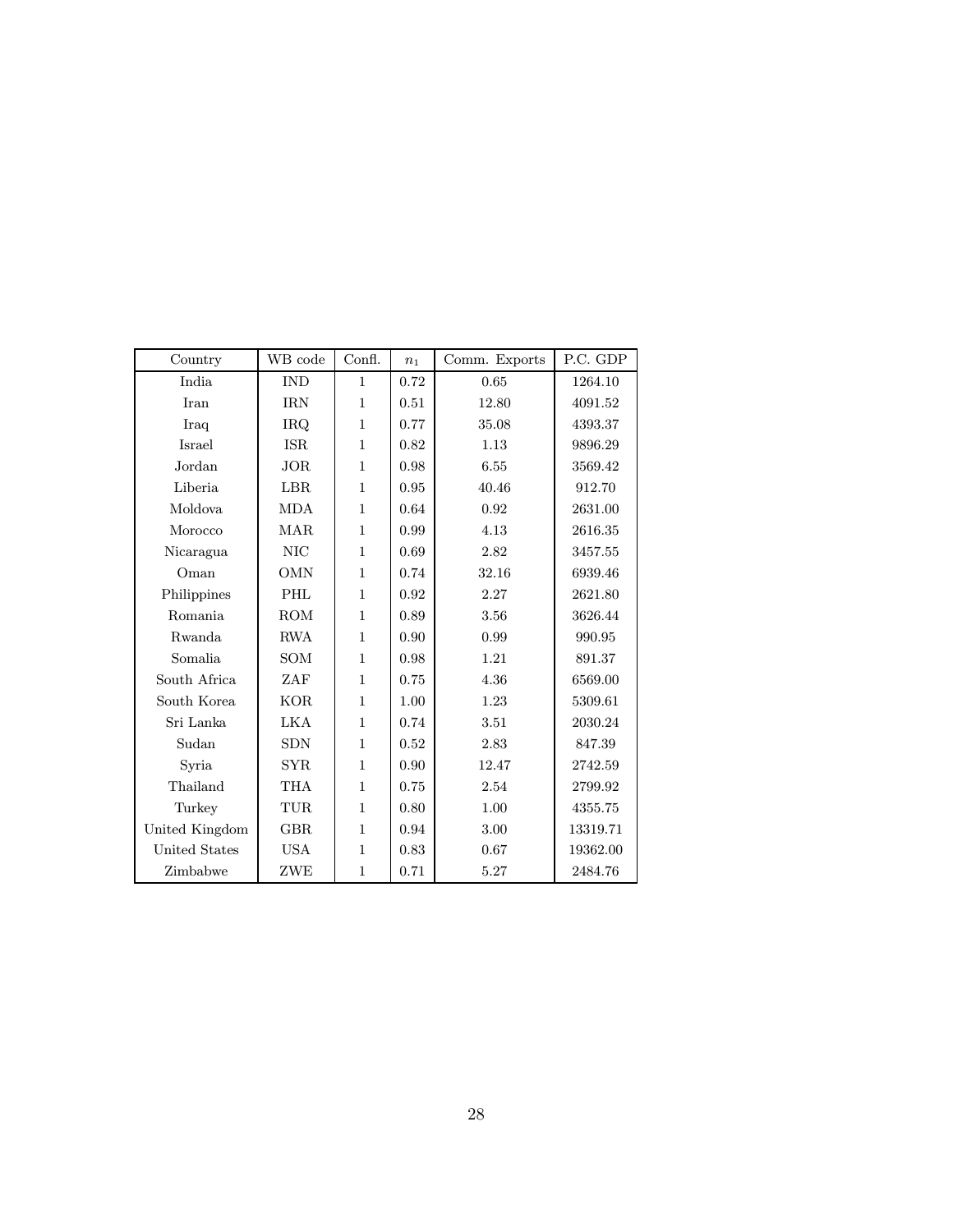